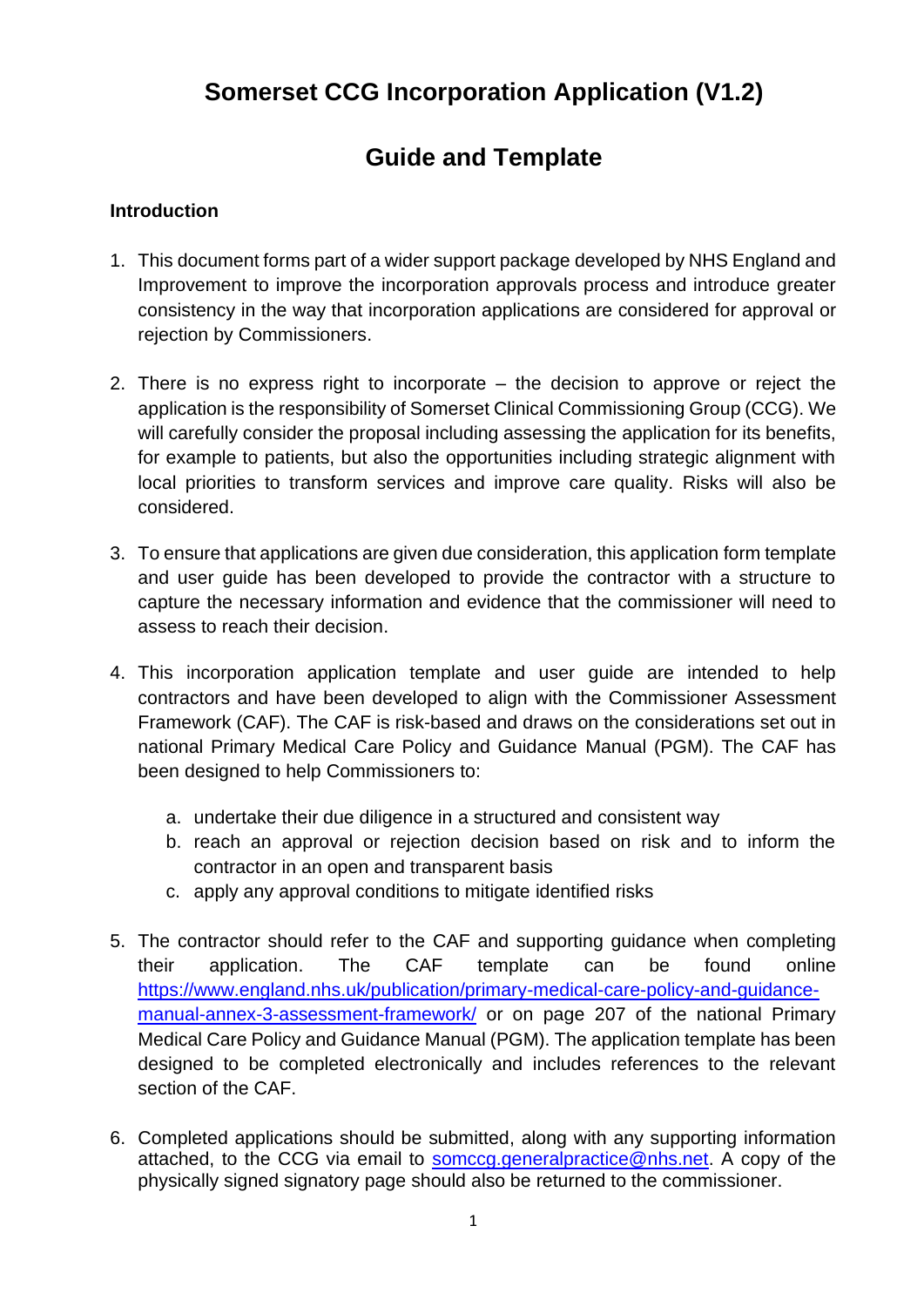# **Overview of approvals process and timeframe**

7. The following table sets out a 'typical' request and process through to decision. The timeframe to complete the assessment will vary locally and is subject to a range of factors including local circumstances and resourcing. However, as an indicative guide, the anticipated timeframe for assessing a complex or novel incorporation request, once the commissioner receives the application, is up to 3 months but it could be longer depending on the complexity:

| <b>STEPS</b>                                         | <b>DESCRIPTION</b>                                                                                                                                                                                                                                                                                                                                                                                                                                                                                                                                                                                                                                                                                                                                                                                                   |
|------------------------------------------------------|----------------------------------------------------------------------------------------------------------------------------------------------------------------------------------------------------------------------------------------------------------------------------------------------------------------------------------------------------------------------------------------------------------------------------------------------------------------------------------------------------------------------------------------------------------------------------------------------------------------------------------------------------------------------------------------------------------------------------------------------------------------------------------------------------------------------|
| 1. Preliminary<br>discussion and<br>cooperation      | The contractor enters into initial discussions with the<br>Commissioner about their intentions and the opportunities<br>including alignment to wider local strategic priorities.                                                                                                                                                                                                                                                                                                                                                                                                                                                                                                                                                                                                                                     |
| 2. Incorporation<br><b>Request</b>                   | A formal request to incorporate is submitted by the existing<br>contractor. The Commissioner will acknowledge this request<br>and provide the contractor with this template for completion.<br>The content of the application will be used to inform the<br>commissioners decision making process. The contractor is<br>expected to submit supplementary documentation alongside<br>a completed application.                                                                                                                                                                                                                                                                                                                                                                                                         |
| 3. Eligibility check                                 | The eligibility check by the Commissioner ensures the<br>proposed new contractor can lawfully hold a GMS/PMS<br>contract. If they are not eligible, this will result in a refusal<br>letter being sent using the national template letter in the PGM.<br>At this stage, the request will be refused and no longer<br>progressed unless eligibility issues are addressed.<br>If the proposed new contractor is eligible, and there are no<br>identified barriers to moving forwards with the assessment,<br>the Commissioner will undertake a full assessment using the<br>CAF and other relevant resources to ensure that<br>consideration has been given to the implications of the<br>proposal, including any procurement risks and whether there<br>is a service change requiring patient and public involvement. |
| 4. Commissioner<br>assessment and<br>decision making | The Commissioner will assess the incorporation request.<br>Based on the final assessment, the request can be approved<br>or rejected by the commissioner.<br>A commissioner may wish to make approval conditional to<br>address identified risks - this should be documented in a<br>novation agreement. The novation agreement will also audit<br>the change in contractor.<br>The final terms of the novation agreement will need to be<br>approved and ratified by the commissioner.                                                                                                                                                                                                                                                                                                                              |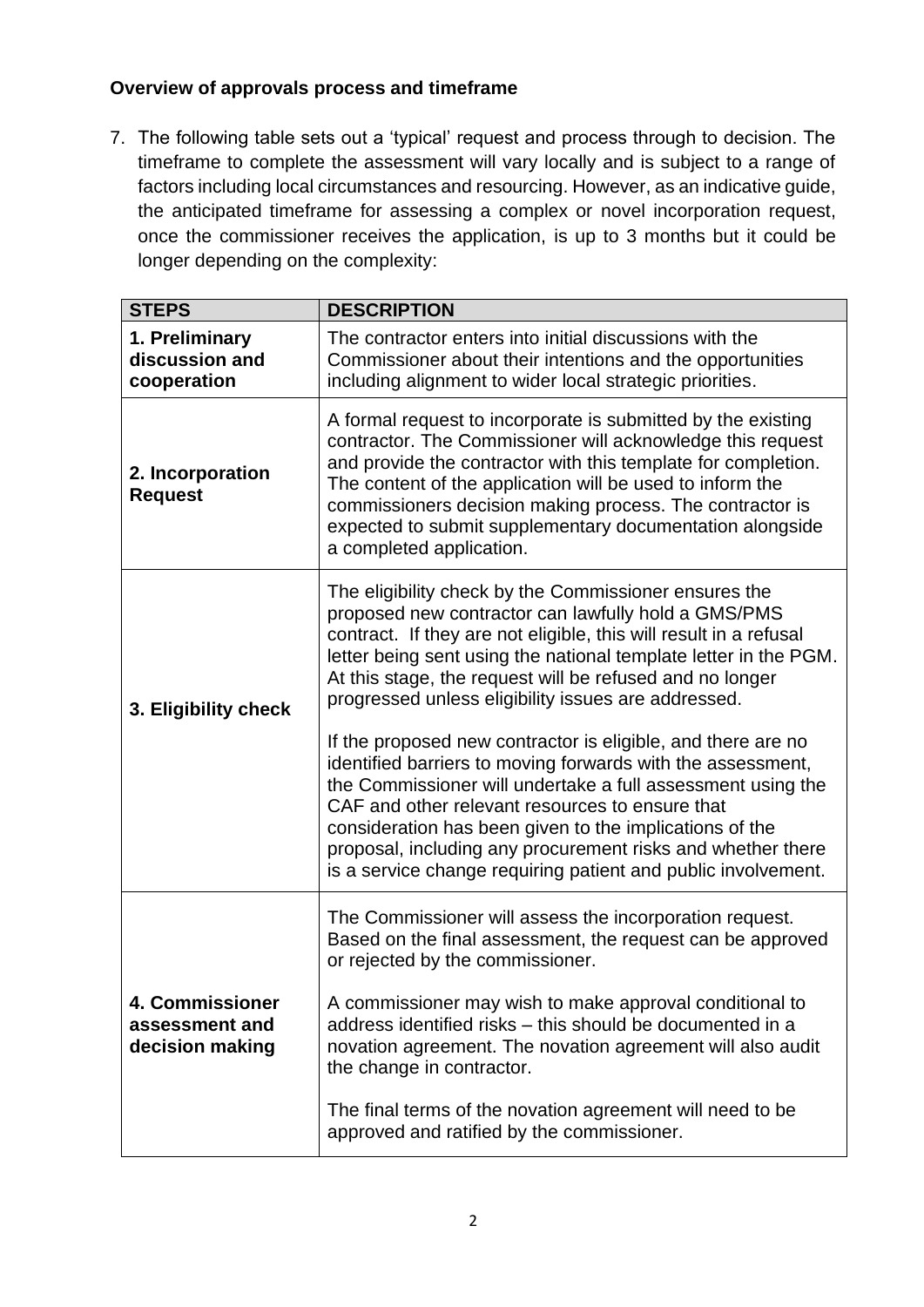|                                        | The contractor will be notified of the outcome.                                                                                                                                                                                                                                                  |
|----------------------------------------|--------------------------------------------------------------------------------------------------------------------------------------------------------------------------------------------------------------------------------------------------------------------------------------------------|
| 5. Notification of<br>decision outcome | If the application is rejected, the commissioner should provide<br>the contractor with an explanation for their decision and a<br>summary of the issues that did not satisfy the approval<br>criteria. A contractor may wish to act upon that feedback<br>before resubmitting their application. |

8. The above presents an overview of the established approvals process and the stages it entails (the CAF would be applied from stage 3 onwards). In practice, it is likely to be an iterative process with the commissioner to ensure that they have all the relevant information and evidence to be able to make their decision. Both parties are encouraged to invest time and energy into the pre-application stage (i.e. stage 1) to discuss the proposal and the alignment with wider strategic priorities. This can help set expectations and may help minimise additional information exchanges once the application has been submitted.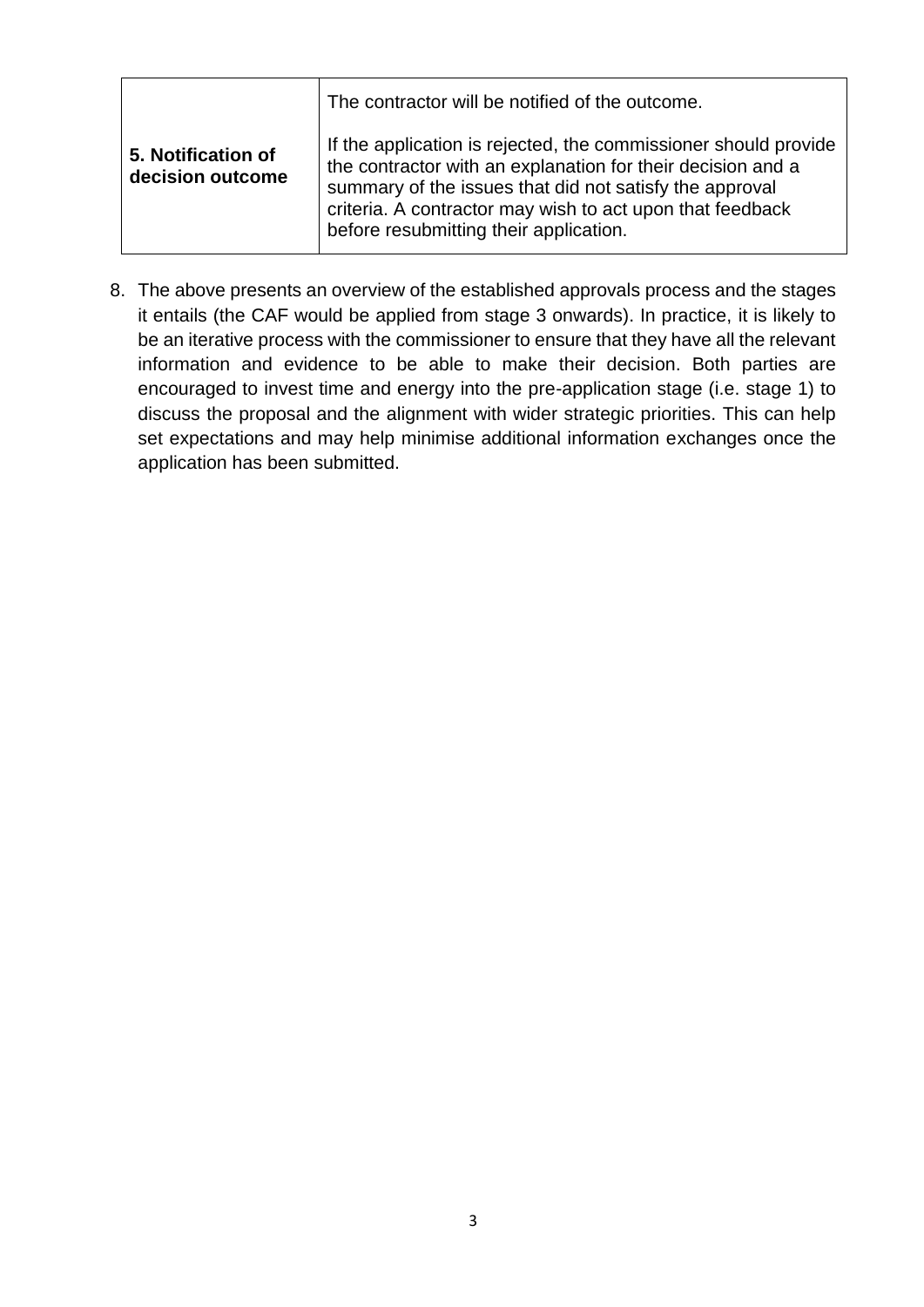# **APPLICATION TEMPLATE**

This template has distinct sections that correspond to key areas of the CAF, including Key Lines of Enquiry (KLOE) that will be used by Commissioners to decide on the incorporation request. It is important that these sections are completed in full and with any supporting information relevant to your application attached alongside.

All contractors wishing to incorporate must complete this application. Please indicate in the relevant section below the documents and evidence that you have attached in support of your application.

Please note all sections must be answered. If a question is not applicable, please provide an explanation.

| <b>Applicant Name:</b> | <b>Minehead Medical Centre</b>                       |
|------------------------|------------------------------------------------------|
| Address:               | Harley House Site, 2 Irnham Road, Minehead, TA24 5DL |
| Telephone:             | 01643 703441                                         |
| Fax:                   | N/A                                                  |
| E-mail:                | janet.loe@nhs.net                                    |

# • **CONTRACTOR DETAILS** *(supports KLOE 1.2 – 1.4)*

## 1.1 Current status of organisation – please mark 'x' in the appropriate box:

| Individual medical | Partnership |  |
|--------------------|-------------|--|
| contractor(s)      |             |  |

1.2 Current contract type – please mark 'x' in the appropriate box:

| <b>GMS</b><br>. .<br>- - | PMS |  | APMS |
|--------------------------|-----|--|------|
|--------------------------|-----|--|------|

#### 1.3 Please provide details of the proposed contractor

| Name of Proposed Contractor:                   | <b>Minehead Medical Limited</b> |
|------------------------------------------------|---------------------------------|
| <b>Trading Name:</b>                           | <b>Minehead Medical Limited</b> |
| <b>Previous Trading Name</b><br>(if different) | N/A                             |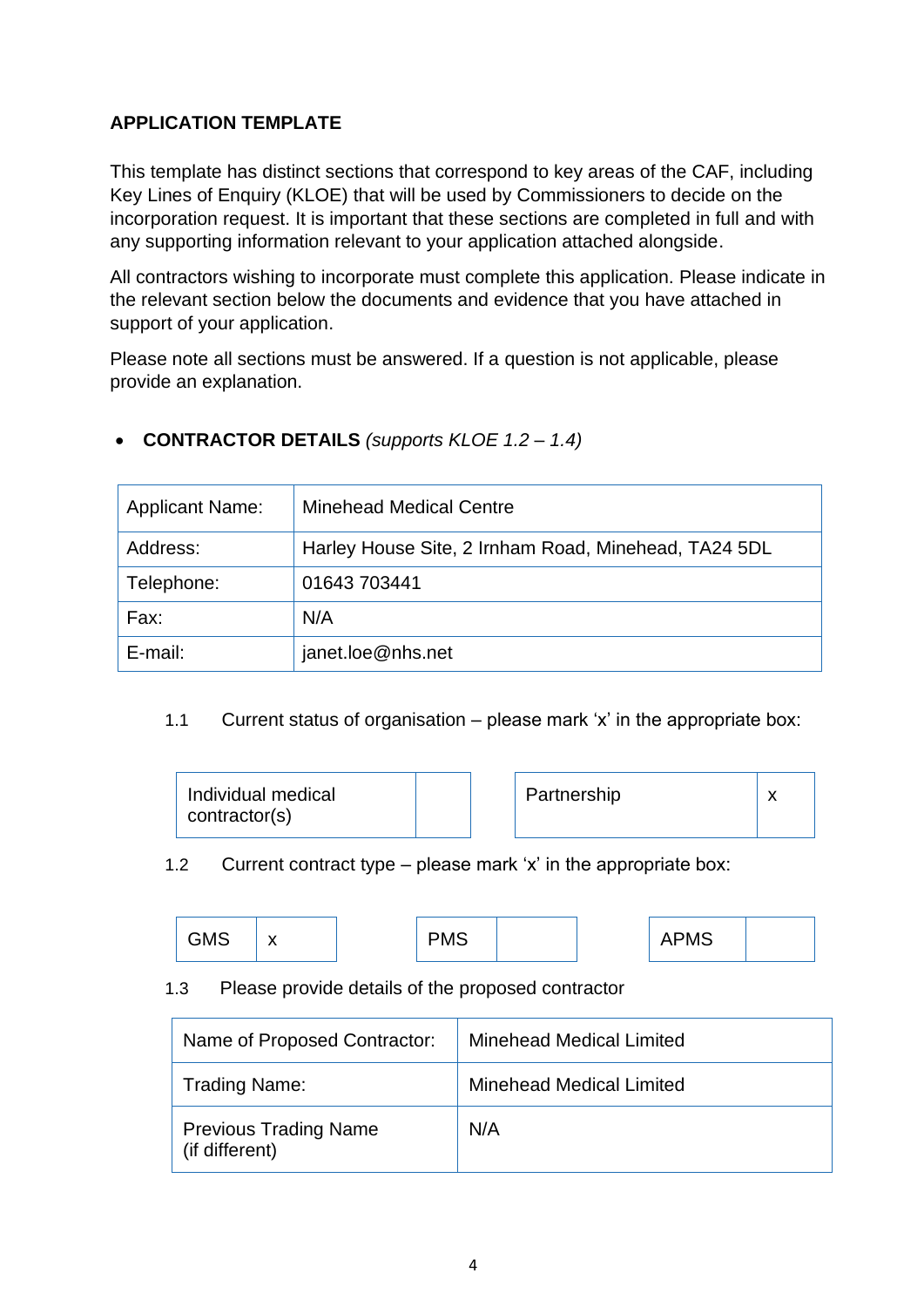| <b>Registered Address:</b>                             | Minehead, TA24 5DL          | Harley House Site, 2 Irnham Road,                                                                                                                                                                                                                                                |  |
|--------------------------------------------------------|-----------------------------|----------------------------------------------------------------------------------------------------------------------------------------------------------------------------------------------------------------------------------------------------------------------------------|--|
| Registered company number:                             | 14035881                    |                                                                                                                                                                                                                                                                                  |  |
| <b>Total Number of proposed</b><br>Directors:          | 3                           |                                                                                                                                                                                                                                                                                  |  |
| <b>CQC</b> registration                                | the new company.            | (CAF 1.2) CQC has been informed and has<br>acknowledged the notification.<br><b>The</b><br>practice is in the process of contacting the<br>local inspector to keep them up to date and<br>to seek their support and advice on the<br>process to transfer the CQC registration to |  |
| Details of proposed Directors,<br>including full name: | Name (please print)         |                                                                                                                                                                                                                                                                                  |  |
|                                                        | (1) Edward Andrew Ford      |                                                                                                                                                                                                                                                                                  |  |
|                                                        | (2) Janet Elizabeth Hewlett |                                                                                                                                                                                                                                                                                  |  |
|                                                        | (3) Sarah-Jayne Milton      |                                                                                                                                                                                                                                                                                  |  |
|                                                        | (4)                         |                                                                                                                                                                                                                                                                                  |  |
|                                                        | (5)                         |                                                                                                                                                                                                                                                                                  |  |
|                                                        | (6)                         |                                                                                                                                                                                                                                                                                  |  |
|                                                        | (7)                         |                                                                                                                                                                                                                                                                                  |  |
| Proposed date of incorporation:                        |                             | Company formed 8/4/22<br>novation of contract<br>target 1/7/22                                                                                                                                                                                                                   |  |

1.4 Please provide other supporting information as relevant.

Other relevant info:

(CAF 1.3) It is intended that the new Company will be called "Minehead Medical Centre Limited", and, in accordance with the rules, we have applied to the Department of Health for confirmation/permission to use "Medical Centre" as part of the name. We are awaiting their response. In the meantime, so as not to delay the process, the company has been incorporated in the name of "Minehead Medical Limited" with the intention to amend the name as and when the permission from the Department of Health is received.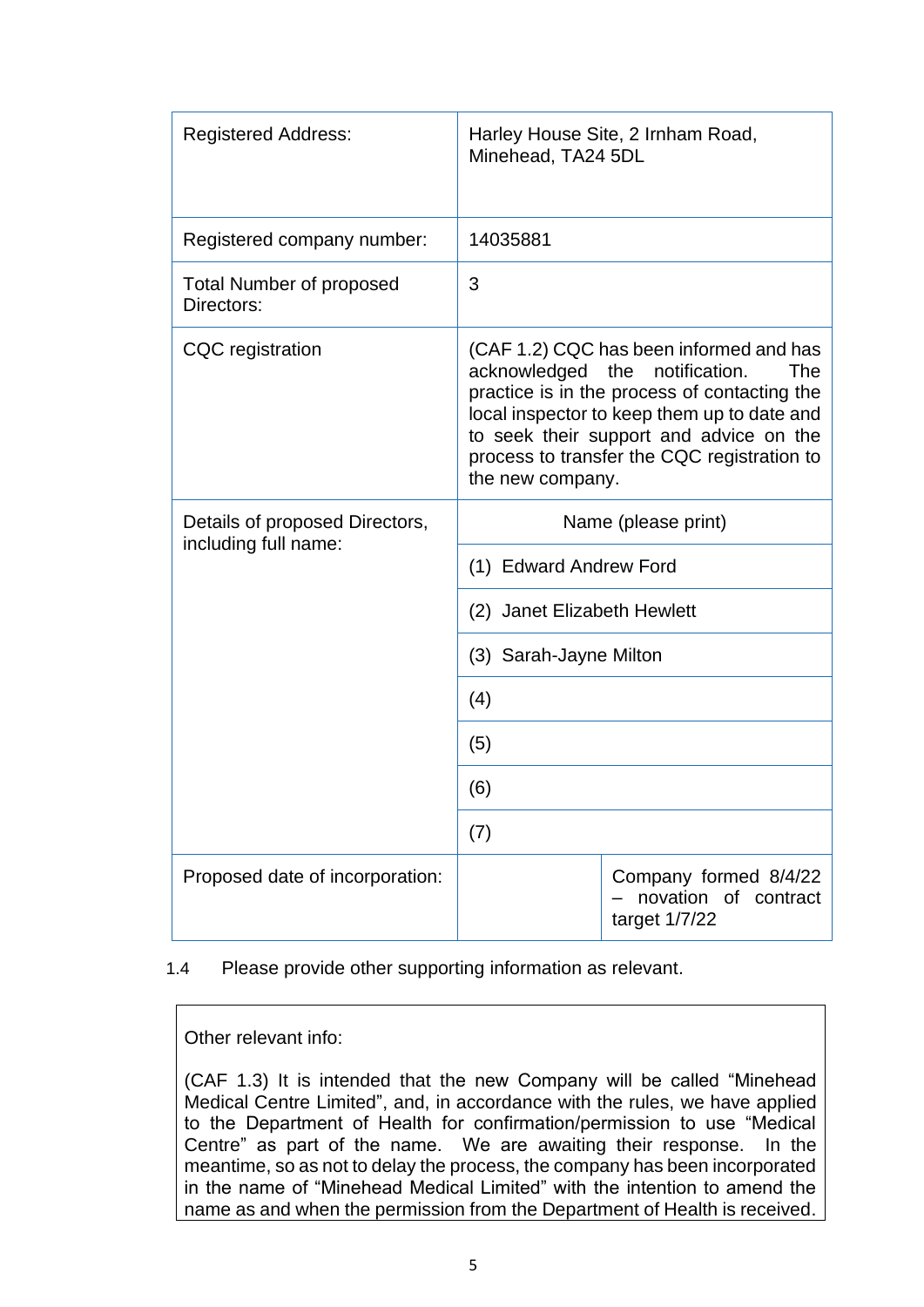1.5 Mandatory documentation checklist to accompany application

- ❑ Companies House Certificate detailing all Directors (once available) Appendix 1 attached along with confirmation of request for permission to use "Medical Centre" in the name. When this is granted, the company name will be amended to Minehead Medical Centre Ltd
- ❑ Copy of passport for all Directors Appendix 2 attached
- ❑ Articles of Association Appendix 3 attached
- ❑ Professional indemnity Appendix 4 attached
- ❑ Employers' liability Appendix 5 attached
- ❑ Public liability Appendix 6 attached
- ❑ Premises insurance Appendix 7 attached
- ❑ Provide evidence the practice has informed CQC of its intentions and a request to commence the necessary assurance process. Written confirmation from the CQC that they do not intend to impose any restrictions on registration as the incorporated company will be required before incorporation takes place. Appendix 8 attached
- 2. **Eligibility** *(supports KLOE 1.1)*
	- 2.1 If you are proposing to incorporate, please confirm you satisfy the necessary legislative requirements in respect of eligibility to hold the contract as per the GMS/PMS regulations. If you are proposing to incorporate as a qualifying body, please confirm the requirements of the NHS Act 2006 (Part 4, clause 93, paragraph 1) are satisfied in relation to that qualifying body.

Please mark 'x' in the appropriate box:

| Yes |  |  | . U |  |
|-----|--|--|-----|--|
|-----|--|--|-----|--|

2.1 Please provide a complete breakdown of share ownership.

| Shareholder:<br>Percentage of shares   Edward Ford |  |
|----------------------------------------------------|--|
|----------------------------------------------------|--|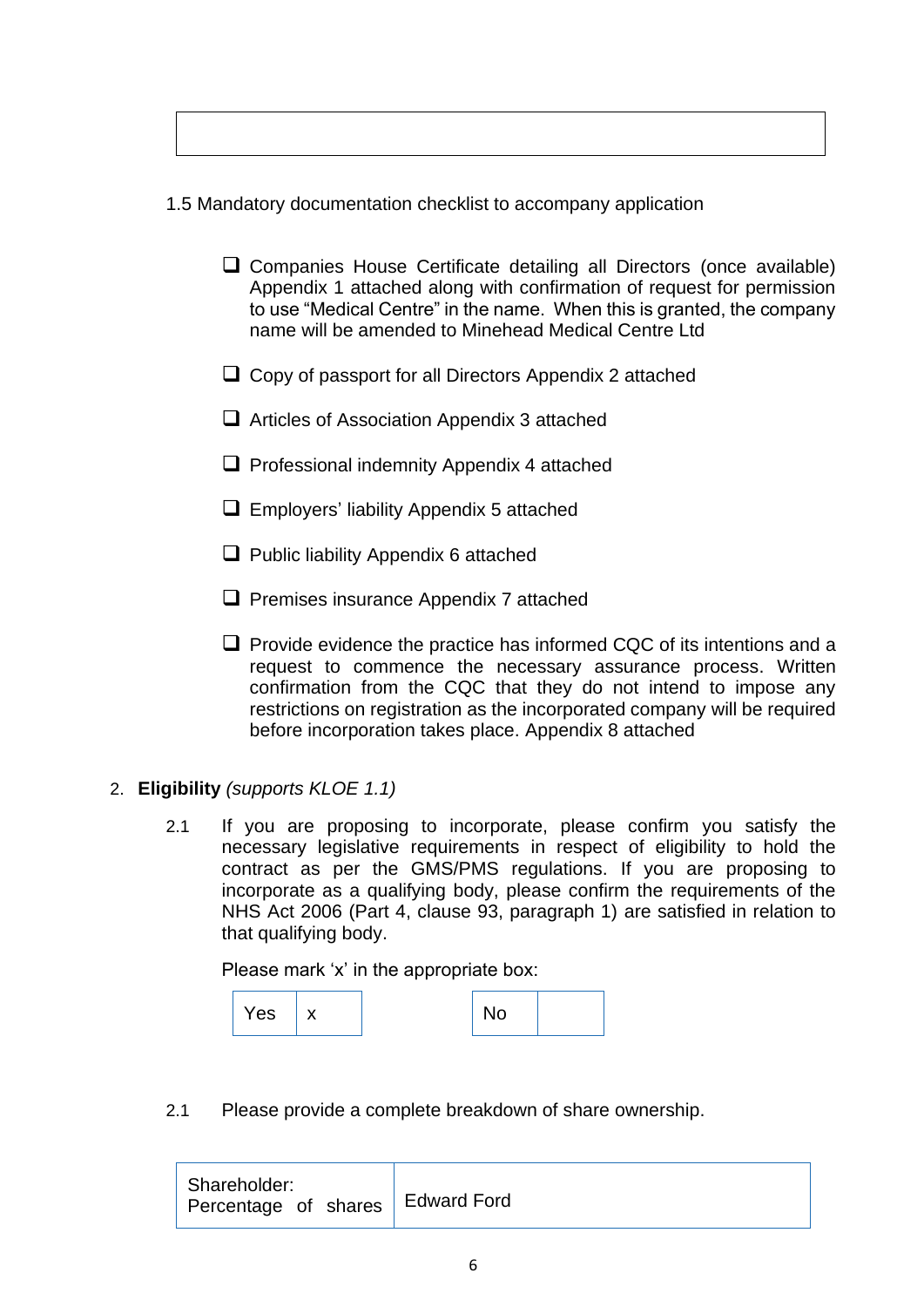| held:<br>Eligibility under s86<br>(GMS) or s93 (PMS)<br><b>NHS Act 2006:</b>                             | 33.33%<br><b>General Practitioner</b>                             |
|----------------------------------------------------------------------------------------------------------|-------------------------------------------------------------------|
| Shareholder:<br>Percentage of shares<br>held:<br>Eligibility under<br><b>s86</b><br><b>NHS Act 2006:</b> | <b>Elizabeth Gillies</b><br>33.33%<br><b>General Practitioner</b> |
| Shareholder:<br>Percentage of shares<br>held:<br>Eligibility under s86<br><b>NHS Act 2006:</b>           | John O'Dowd<br>33.33%<br><b>General Practitioner</b>              |
| Add additional rows as<br>required                                                                       |                                                                   |

- 2.2 Have any of the proposed directors been convicted of any of the following offences:
	- Conspiracy
	- Corruption
	- Bribery
	- Fraud
	- Money laundering
	- Any other offences

Please mark 'x' in the appropriate box:

| Yes |  |  | N٥ | $\cdot$ |
|-----|--|--|----|---------|
|-----|--|--|----|---------|

If Yes, please provide details in the box below:

| Details: |  |
|----------|--|
|          |  |
|          |  |
|          |  |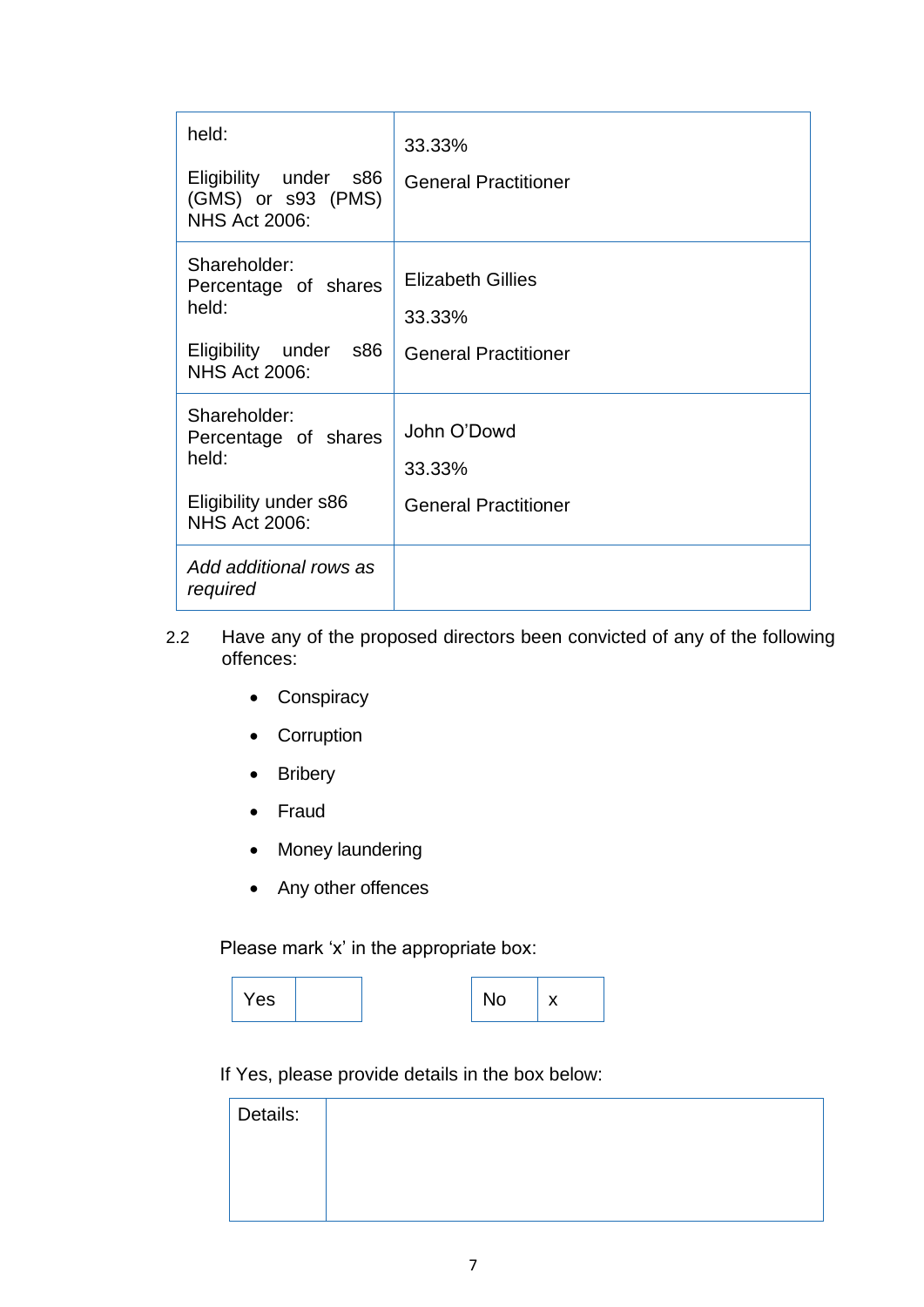2.3 Legal and regulatory status details - Please provide details of any criminal conduct of any director, officer or senior employee of the current or proposed organisation resulting in conviction or in respect of which a prosecution or investigation is pending or in progress. If none, please state 'None'.

| Details: None |  |
|---------------|--|
|               |  |
|               |  |

2.4 Please state whether any medical practitioners employed by the current or proposed organisation have, during the last three years, had their professional registration removed or suspended or whether they are currently under investigation, and provide relevant details. If none, please state 'None'.

| Details: None |  |
|---------------|--|
|               |  |
|               |  |

2.5 Please provide the status and details of the company registration with CQC. If this is pending, final confirmation will be required as an approval condition.

| Details: | Pending – see section 1.3 |  |  |
|----------|---------------------------|--|--|
|          |                           |  |  |
|          |                           |  |  |

2.6 Please provide the status and details of the company registration with Company House. If this is pending, final confirmation will be required as an approval condition.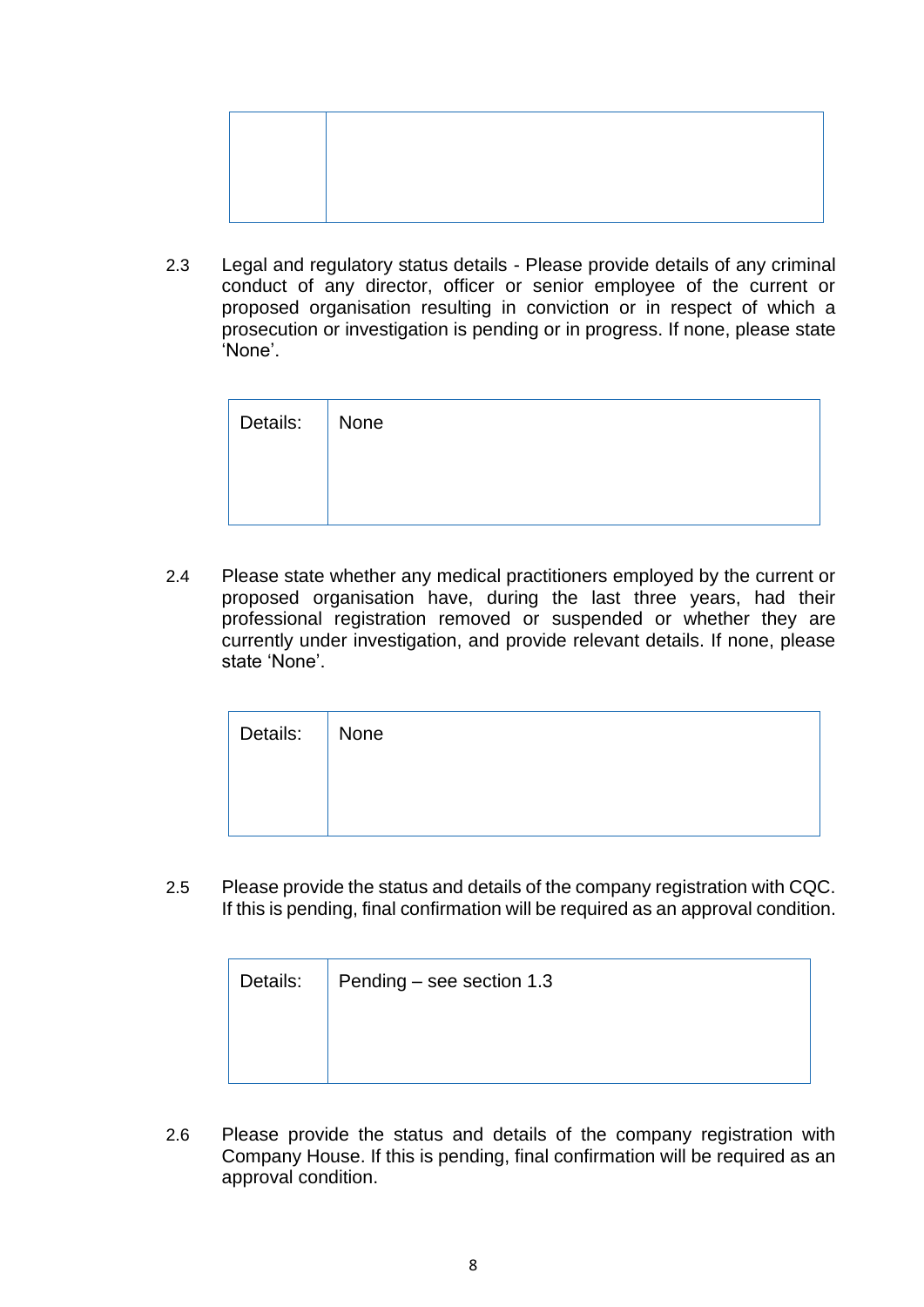Details: The company has been incorporated

#### 3. **Statutory duty compliance** *(supports KLOE 3.1, 4.1)*

3.1 Please refer to the CAF – this section is intended to set out how your proposals support the Commissioner to comply with its statutory duties relating to public consultation and innovation*.* 

> Please summarise and attach any supporting information and evidence, for example, business/case for change, patient engagement/consultation plans.

> The practice, like many, has struggled to attract GP partners over the last few years. When this application commenced, the practice had four partners, one of whom has since retired at the end of March 2022. One aims to retire at the end of March 2023 and a third will retire in the next year or two although has not confirmed when. This would leave the practice as a single partner entity. Hence, the practice commenced discussions with the CCG regarding future models of ownership which would make the practice more sustainable.

> The practice would like to become an Employee Ownership Trust (EOT), sometimes known as the John Lewis model. This would facilitate the appointment of Trustees who all legally must be NHS employees. There would be five Trustees comprising of the Clinical Director and members of staff representing different disciplines. In addition, the practice would appoint a patient representative as an advisor to the Trustees although this person would have no legal responsibilities and therefore no voting rights. The Trustee Board would provide oversight and governance of the running of the practice.

> To become an EOT, the practice must first incorporate into a Limited Company (Ltd Co). However, the intention is very firmly to then move to an EOT. Whilst continuing to be a Ltd Co, becoming an EOT would ensure that the Ltd Co would not be owned by a small number of key individuals but would be accountable to the staff and the community rather than to a small group of shareholders. The practice would be managed locally so patients and staff would have more control over the direction in which the practice could develop. Patients and staff have clearly demonstrated that this is the direction in which they wish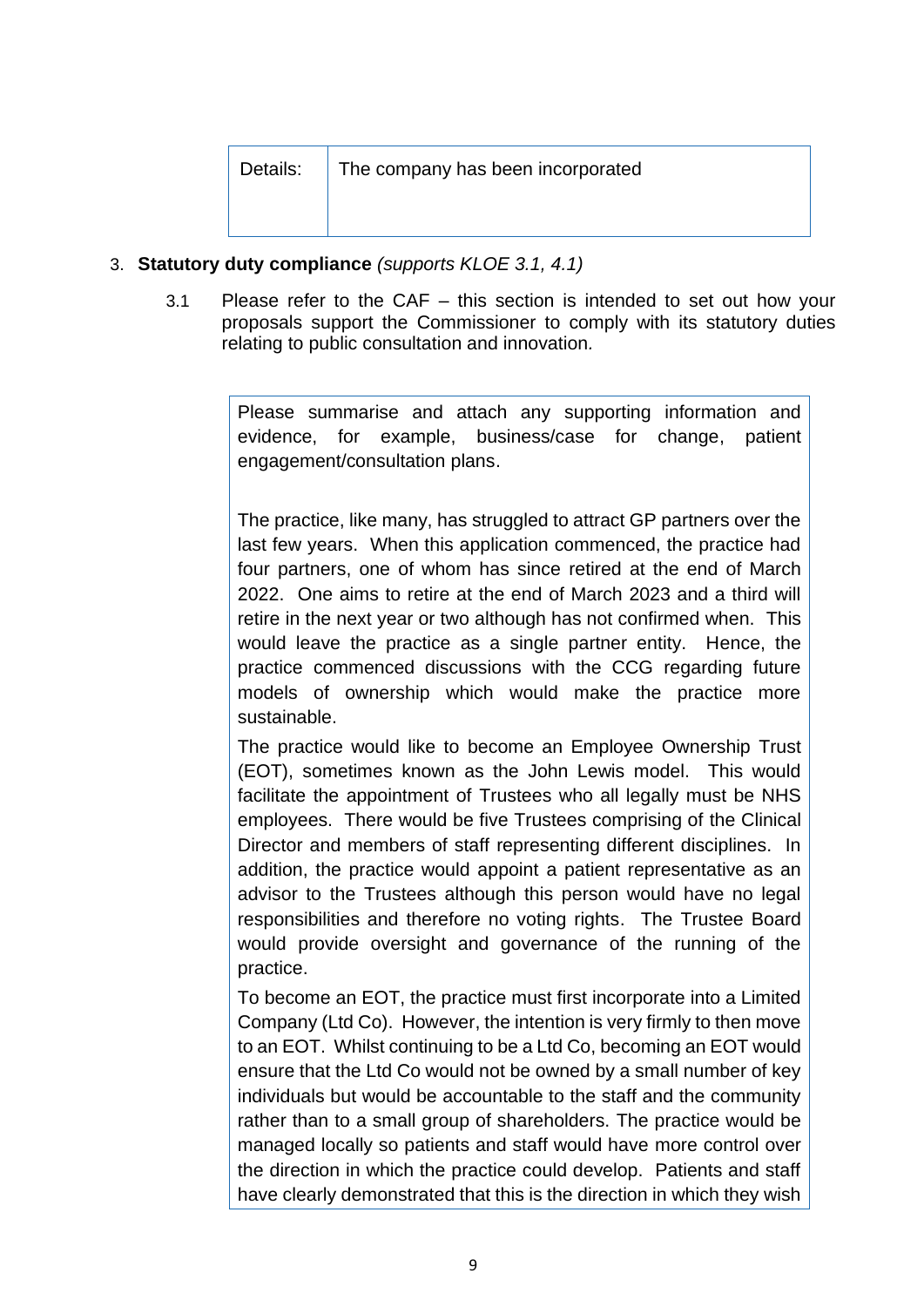to move.

The legal advisers have confirmed that the contract can novate to the Ltd Co and the Ltd Co can transfer 99 shares to the EOT on the same day. The transactions can be made simultaneously so there will be no need for the practice to trade as a Ltd Co and then change again into the EOT.

The practice has explored all other options and now feels that moving to an EOT is the only way forward to attract and retain staff and avoid having to terminate their GMS contract. The purpose of this incorporation and the subsequent move to become an EOT is to attempt to provide sustainability for the practice and to avoid a deterioration in patient care. It should be noted that the ultimate aim is for the practice to become an EOT and they see no merit in simply incorporating into a Ltd Co.

(CAF 2) The practice had four partners at the start of 2022. One retired at the end of March 2022, one aims to retire at the end of March 2023 and a third will retire in the next year or two although has not confirmed when. The three partners who remain post March 2022 have all agreed to become equal shareholders in the new Ltd Co and will all become salaried GPs, relinquishing their shares in the company to the EOT. As Dr Ford will be a trustee of the EOT, we did explore whether this would have sufficed to fulfil the requirement of the GMS contract, but it would not. He will therefore retain ownership of one share but will not receive any dividend from the company, being salaried like all the other staff.

Attached is an organigram (Appendix 9) showing the current staffing structure and the practice's recruitment policy (Appendix 10). The practice currently has vacancies for a Primary Care Practitioner, a Patient Services Advisor, and a Practice Nurse in addition to the vacancies for GPs. At present they are recruiting to 18 sessions of GP time. As has been explained elsewhere, the two partners who will be retiring in the next two years will create further GP vacancies. This is the main reason for wanting to move to the EOT, to attract GPs to a practice with an innovative ownership model although it is hoped that it will help to recruit all disciplines of staff.

The practice is happy to include a change control clause in the novation agreement to ensure the CCG is notified of ownership changes.

(CAF 3.1) The practice has an active PPG and has consulted with them on ideas for the future. The PPG has given a clear steer that they would want to see local ownership of the business retained and they support the move to become an EOT.

Discussions have also taken place with staff and the alternative option of joining an organisation such as Symphony has been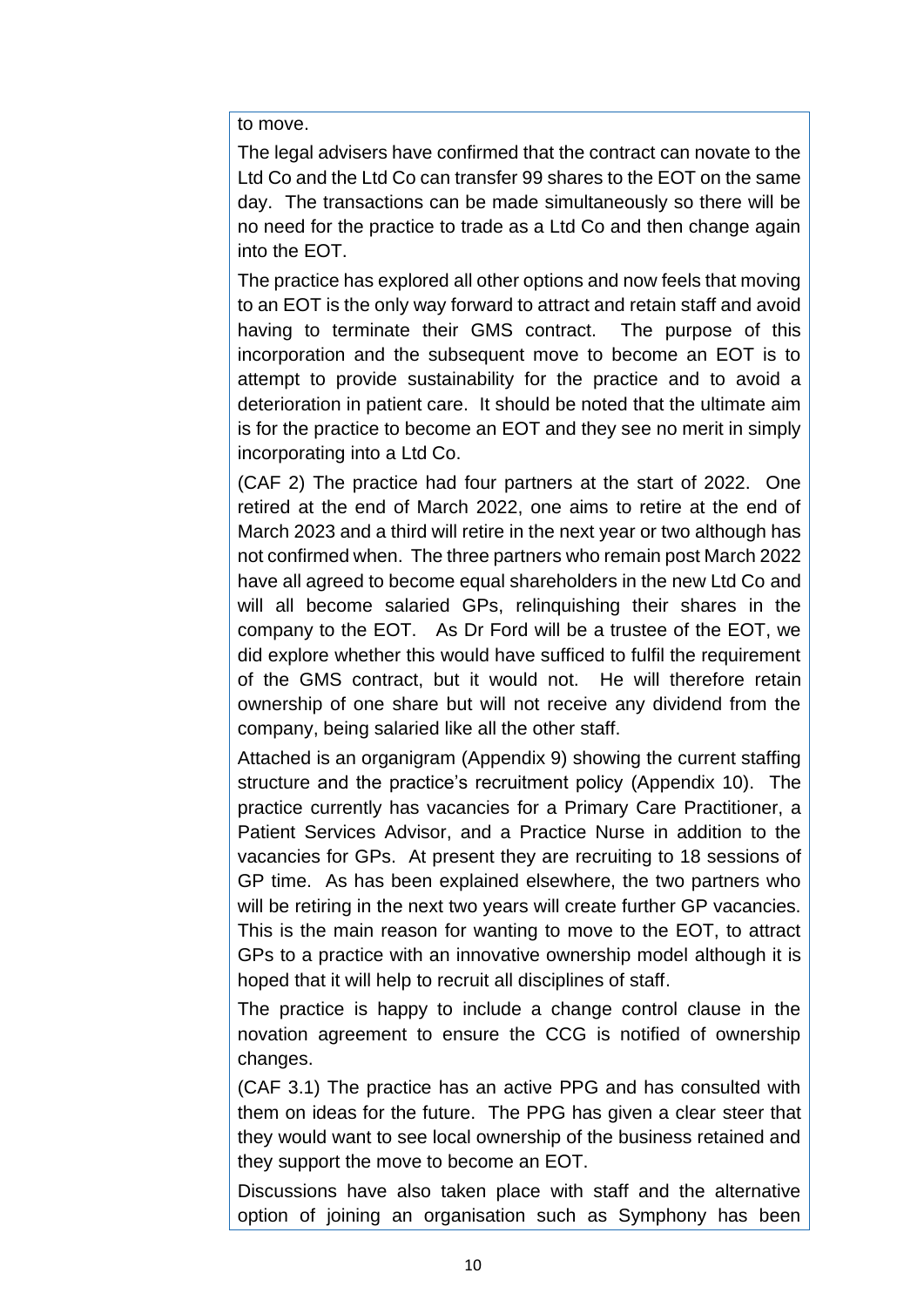explored. The staff, like the PPG, expressed a strong preference for retention of local ownership which would be lost by joining a larger Primary Care Organisation. Therefore, the EOT option is the preferred option.

(CAF 4.1) The practice is fully committed to the PCN and has signed up for the PCN DES. They informed the PCN of their intentions to move to an EOT at its meeting on 29 March 2022 – see minutes attached (Appendix 11). As the largest practice in the PCN, the practice is very aware of the effect any changes will have on the wider group of practices. Therefore, they are keeping the PCN informed of progress, providing reassurance and mitigating against any risk of destabilisation. The PCN is recruiting to several ARRS roles to support the primary care agenda. Attached is the PCN Workforce Strategy (Appendix 12) showing how they intend to spend their ARRS monies. One aim is to recruit Mental Health Practitioners via Somerset Foundation Trust as the current mental health workload in primary care is increasing. Unfortunately, the Trust has been unable to recruit so efforts are ongoing. In addition, the PCN is recruiting pharmacists, paramedics, a Population Health Management Lead for identifying gaps in service and future strategy, Living Better HCAs and Nurses and Village Agents. Attached is the Living Better Impact report (Appendix 13) although most of the actions on the driver diagram have now been completed. The PCN strategy is now focusing on social prescribing including pain management in reducing opiate prescribing, pulmonary rehabilitation projects, carers and cancer support, horticultural therapy and weight management. In addition, the PCN pharmacy team is looking at good practice across the PCN to share learning. Minehead were the first practice in the PCN to employ Allied Health Professionals (AHPs) and have been instrumental in spreading knowledge and learning to the other practices. The PCN has a single point of access for all PCN related activity and is reviewing its website to facilitate self-referral by patients. The PCN practices are implementing personalised care planning with one practice piloting BRAVE AI which will be rolled out to all practices shortly.

Dr Ford has consulted with Mandy Chilcott, the local County Councillor and Deputy Leader of SCC, who is very supportive of the plan to become an EOT. They discussed whether there were any other groups that she felt the practice should engage with (apart from staff/PCN/PPG). Her view was that it was unlikely as it is a change in business model and the population are more interested in service provision.

At present, there is high level support in principle from partners, staff and the PPG.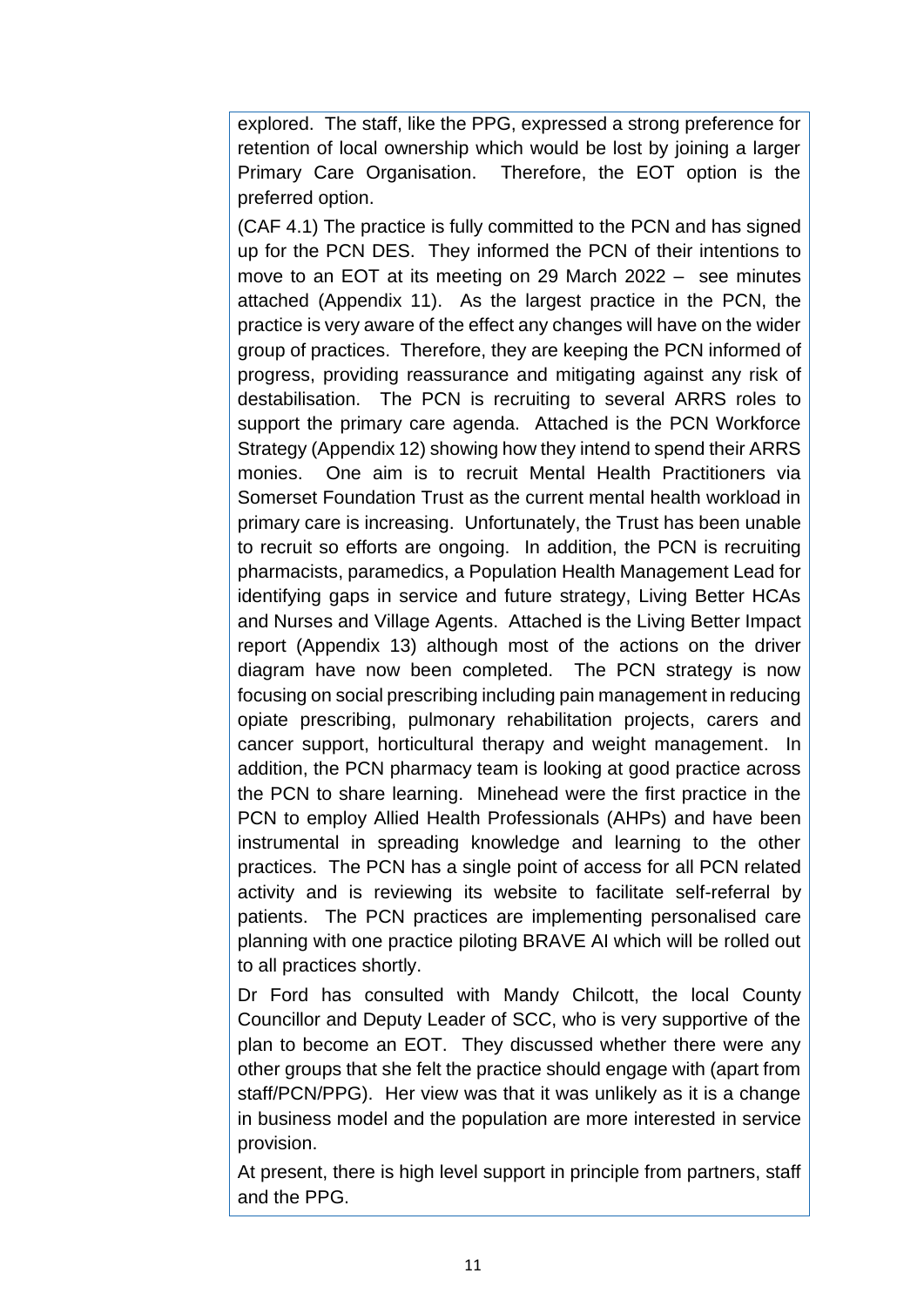The practice has consulted with Gillian Keniston-Goble, the Manager of Healthwatch, who agreed that this way forward was desirable for the sustainability of services in future and gave the project her full support. Please see attached email from Gillian Keniston-Goble confirming the conversation (Appendix 14). In addition, Janet Loe has been invited to join the Board of Healthwatch for their informal Board meeting on 5 May to explain the changes.

Practice representatives have had informal discussions with the Chair of the ICB Board and the proposal has been positively received. The CCG is supporting the practice in this process as it is in all interests to ensure that the practice is sustainable in the future.

The practice has started the HR consultation with staff and will comply with all TUPE regulations. They have taken advice from MLP Law and will be writing to all staff notifying them of the change in mid-May.

## 4. **Strategy and Delivery** *(supports KLOE 5.1, 5.2, 6.2)*

4.1 Please refer to the to the CAF – this section is for you to describe your rationale for seeking to incorporate. This should include how this request will support delivery of: the wider local system strategy for primary care; the wider system [ICS/STP] strategy and transformation priorities; and support the sustainability of services delivered under the contract.

Please summarise your response under each sub-heading and attach any supporting information and evidence, for example, case for change.

*Case for change* 

*Strategic alignment*

*Supporting service sustainability*

(CAF 4.1, 5.1. 5.2) As outlined in section 3, the practice is endeavouring to provide sustainability. The move to an EOT is aimed at making the practice more attractive to future staff thus providing increased continuity of care for patients and reducing the financial risks. At present, the practice has vacancies for 18 sessions of GP time, and this will increase with the two partners who are due to retire in the next year or two. At present this is putting severe pressure on the practice as they are having to rely on locum GPs. Not only does this make the practice financially unsustainable but also impacts on patient care and continuity. If the practice is unsuccessful in recruiting GPs, the workload of the permanent GPs will increase, and current standards of clinical care will inevitably suffer. The practice has made good progress in achieving Medicines Management Scorecard targets, but these will drop again if more permanent GP time cannot be secured.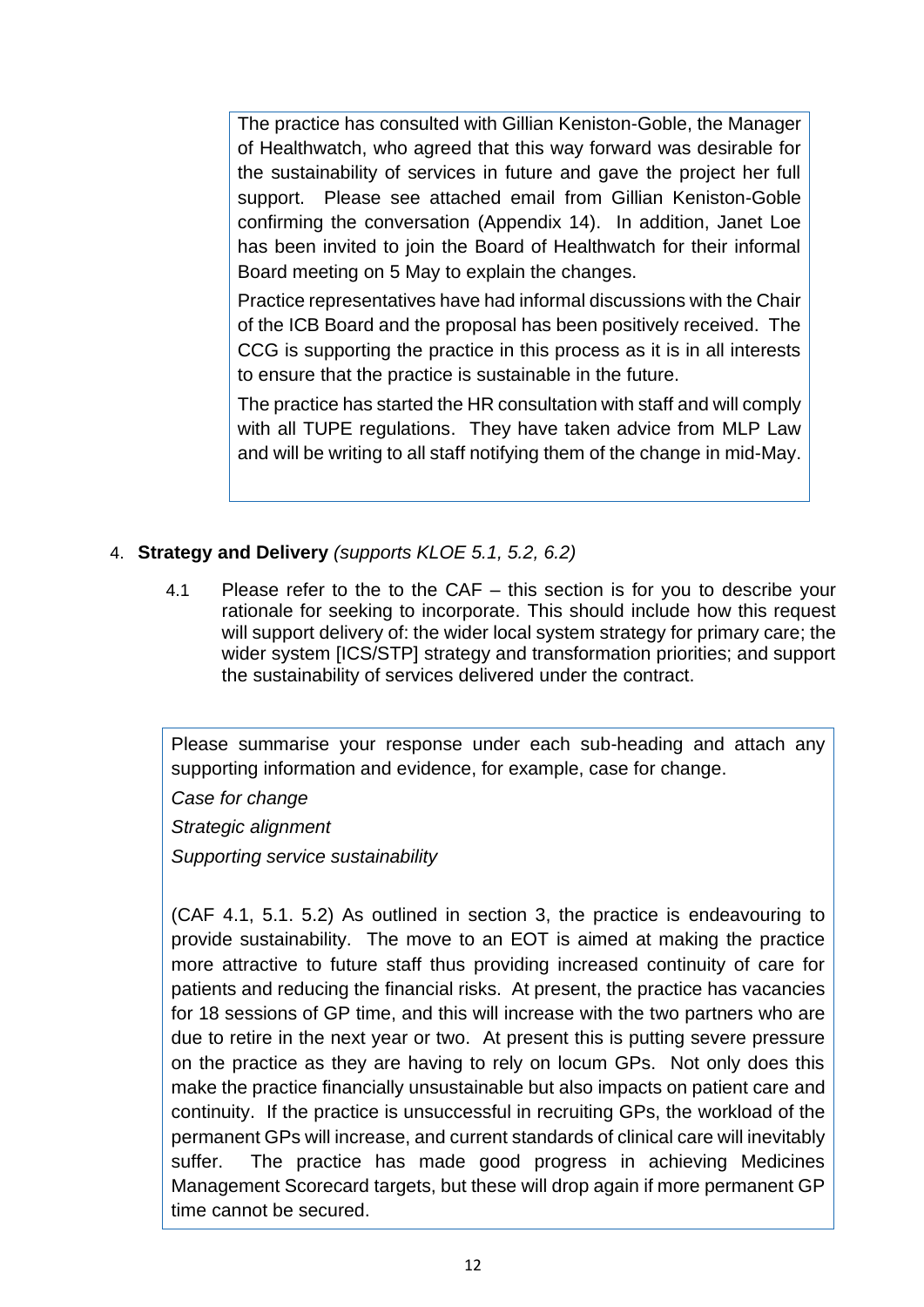The practice has been involved in two Quality Assurance Framework visits with the CCG during the first few months of 2022 and the feedback from the CCG was very positive. Attached are the draft actions from the second visit (Appendix 15).

In addition, the practice is putting together a strategy to improve their position on the Diabetes QI project. It was acknowledged that many patients are still reluctant to attend the practice in person, but the practice is working hard to make contact with patients to improve their position post COVID.

The PPG has asked for a set of Q&As in order that they are able to answer questions from patients confidently and accurately. This has been drafted by the practice and sent to the CCG for scrutiny by the CCG Communications Team.

During the QA visit, it was noted that, like many practices, MMC has experienced difficulty in reaching patients with severe mental illness (SMI). Work is ongoing in the practice and linking with the PCN to see if there is more the practice can do to engage with this group of patients. In addition, the importance of coding when patients did not attend despite reminders, was acknowledged.

The practice has recently undertaken a wound care appointment audit, the results of which will be shared with the PCN.

With regard to patient access, the practice is reviewing its triage protocol to ensure that it is up-to-date and has undertaken a real time telephone audit to identify how many (non-urgent) patients are unable to be accommodated on the day. They will share this information with the CCG once it has been analysed. In addition, this information will be shared with the MIU Task and Finish group.

Initial discussions with the PPG and staff confirm that the move to an EOT is seen as innovative and the hope is that this will attract and retain staff. Currently, the practice is faced with the negativity of being an "unstable" practice and this makes it impossible to attract staff including GPs. With two further partners being so close to retirement, it is essential that the practice finds a way of making itself more attractive and less of a risk to GPs wanting to join the team. The practice believes that moving to an EOT will give staff more certainty regarding who they will be working for and will attract staff including GPs. Already, one regular locum has expressed interest in possibly joining the team as a salaried GP due to the direction in which the practice is moving. In addition, two staff who had resigned have decided to stay due to the potential move to become an EOT.

Having considered all the possibilities, the practice cannot see an alternative. It is the largest practice in the PCN and, therefore, if it were to terminate its contract, it would destabilise the whole PCN. No-one wants the practice to fail, and this move to an EOT is seen as the best possible solution. As a seamless change of ownership, it will not affect the day-to-day running of the practice or impact on patient services but will hopefully provide sustainability for the future. In becoming an EOT, it is hoped that the community will feel that they have more ownership of the practice as it is being run by the EOT rather than by a small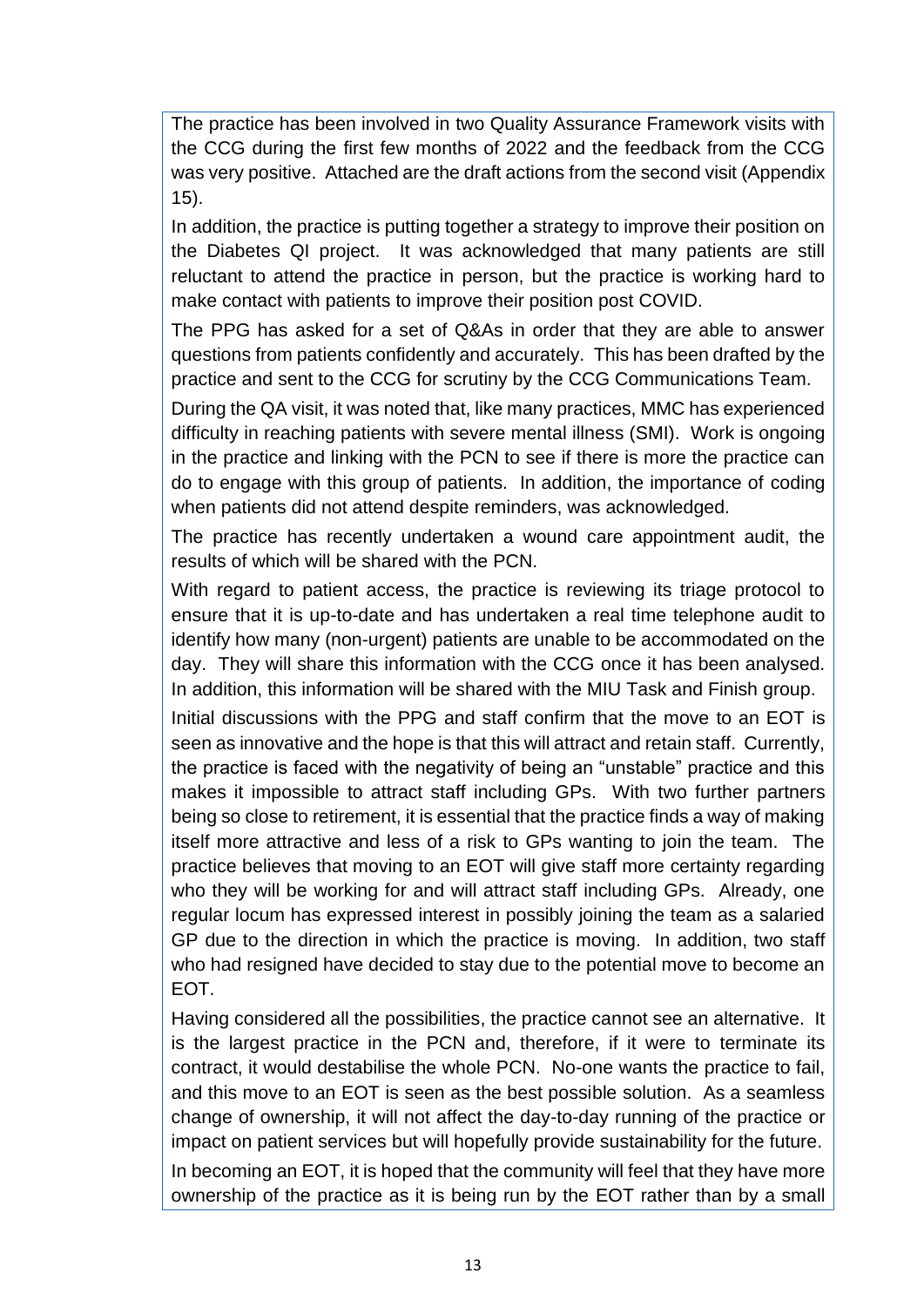group of GPs. As a result, there are many possibilities for community involvement and development. The practice could have its own League of Friends type not-for-profit organisation and volunteer group. Becoming an EOT would open up opportunities to focus on the prevention agenda if the Management Team and Trustees felt this was appropriate. As it removes the business risk currently held by the partners, the practice could invest in more services for the wellbeing of patients and staff. The EOT model could facilitate fundraising as the practice would be a community asset rather than a private business.

When the practice incorporates, there will be a lease between the practice and the five premises owning partners (see attached list of premises owning partners Appendix 16). When the current mortgage arrangement expires in approximately eight years' time, the premises owning partners and the practice will explore the options available to them then. It is possible that the premises could be owned as a community asset but, due to the speed at which health policy changes, it is felt to be unwise to explore this option now to save wasting valuable legal time and money on an option which may not be possible or viable in eight years' time.

There will be no TUPE requirements when the practice moves from being a Ltd Co to an EOT.

In addition to the attached Recruitment Policy, the practice is planning a recruitment drive. There was an article in a recent edition of the Health Service Journal which explained the benefits of the EOT model for primary care. It is hoped that the practice can capitalise on the national interest in this model and promote itself as the innovative lead for moving to this model, thus again attracting staff to fill vacancies.

## 5. **Provider entity** *(supports KLOE 6.1, 6.2, 6.3, 6.4, 7.1)*

5.1 Please refer to the to the CAF – this section is for you to describe the proposed entity that will become the new contractor.

Please summarise your response under each sub-heading and attach any supporting information and evidence, for example, business and operating plan.

## *Performance history (current contractor)*

(CAF 6.1 and 7.1) The practice has always been a high QOF achiever and actively engaged in SPQS. It has a history of working collaboratively with the other local practices long before it was formally required. The practice has worked hard to improve the quality of the services it provides.

The practice has been involved in two recent assurance framework meetings with the CCG, see details in previous section. It is committed to a QI approach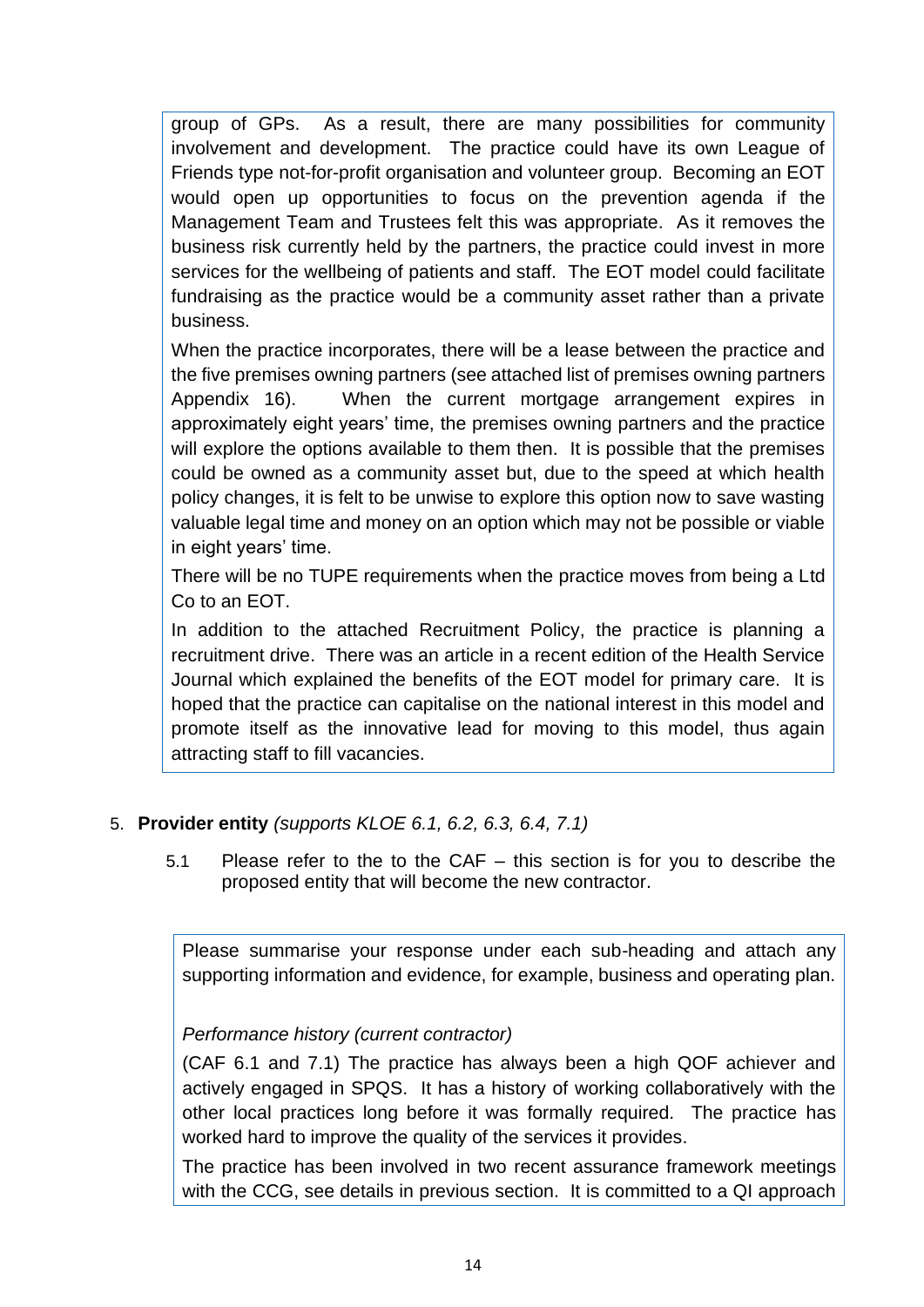to improving patient services. The practice actively uses Eclipse and the prescribing scorecard to monitor and improve prescribing performance. It is a training practice which demonstrates its commitment to the future of primary care in general.

MMC was one of the first in the country to employ paramedics and nurse practitioners in primary care and two of the practice clinicians have since gone on to lead the training of ALPs for SGPET across the county.

*Details of proposed provider entity including governance and operating model (new contractor)*

(CAF 6.2) MMC was formed from the merger of Irnham Lodge and Harley House which were two separate practices on adjoining sites. Irnham Lodge has now closed as a branch surgery as the premises were not owned by the partners. As another demonstration of their commitment to the future of primary care in the locality, the partners have built an extension to Harley House to provide space for the services previously sited at Irnham Lodge. As a result of the merger, the management team has very recent experience of managing change and specifically of integrating two sets of staff. The practice has a strong history of staff engagement and involvement which has resulted in very low levels of turnover, despite the recent changes.

Rather than having existing partners who run the business of the practice with a Management Team reporting into them, the EOT will allow for a Management Team that runs the practice reporting to the Trustees, thus releasing the GPs to concentrate on their clinical work.

There will be three Directors as follows:

Managing Director – Janet Hewlett

Medical Director – Dr Edward Ford

Clinical Director – Sarah Milton

The three Directors will form part of the Management Team along with the following:

Finance Lead – Katheryn Antonelli

HR Lead and Deputy PM – Alex Groves

There will be regular business meetings, finance meetings, SEA/QI meetings, staff meetings and PPG meetings. The Business and Finance Teams will require robust financial and performance data, scorecard, emergency admission rates and other key performance measures.

The SEA/QI Team will oversee all clinical aspects of performance using Eclipse, the prescribing scorecard, QOF data and other data as provided by the newly appointed PCN Population Health Management Lead.

There will be regular clinical and non-clinical staff meetings which will have a strong educational element.

The PPG is already established and will continue to meet, receiving regular reports from the Patient Trustee.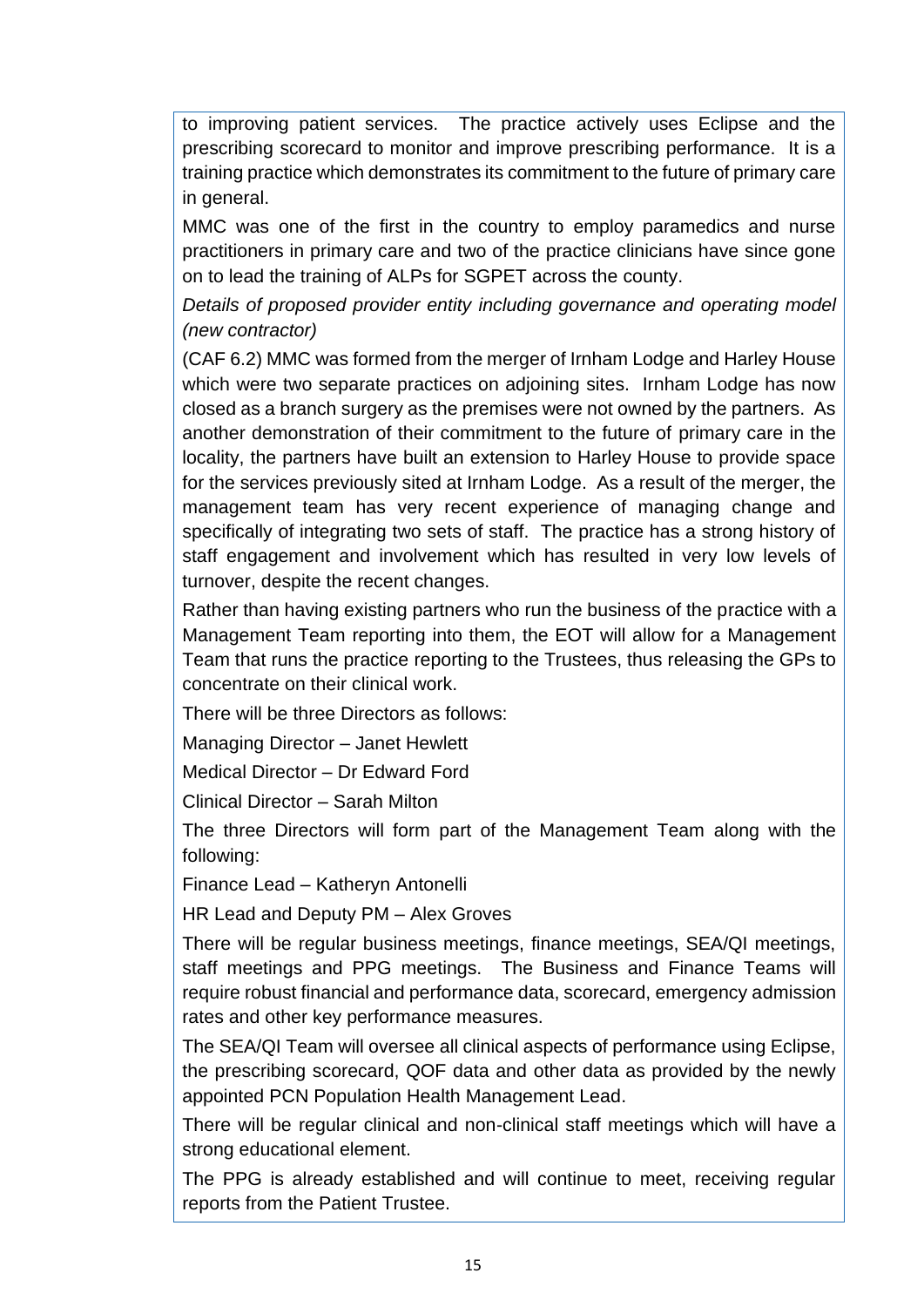There will be five Trustees; the Clinical Director (Dr Edward Ford) and four other members of staff drawn from the following; Acute Team, Chronic Disease Team, Admin Team and Reception. It was originally planned to have one member of the PPG as a Trustee but the practice has since been advised that all trustees must be NHS employees in order to fulfil the requirements of section 86 of the NHS Act (2006). The PPG member will therefore be appointed as an advisor to the Trustees which will alleviate them of any legal responsibility but still allow them to have input into oversight and governance of the practice although they will not have any voting rights. The practice had offered for one of the Trustees to be a commissioner representative but the most recent feedback on the application says that this would not be appropriate.

The Trustees will meet quarterly plus as required for exceptional items. This is expected to be a voluntary role. The Management Team will undertake the recruitment of the Trustees who would have a contract, similar to a Non-Executive Director. The Management Team will also be responsible for ensuring the Trustees have the knowledge and understanding to ensure that the practice delivers against national and local aims and strategies such as the NHS Long Term Plan.

The Directors will meet weekly. The Clinical Leads, Dr Edward Ford and Sarah Milton will both be Directors. The practice is confident that this will provide sufficient clinical input and oversight to maintain and improve care quality.

The staff Trustees will engage with their teams to gauge views and feedback from the wider staff population. In addition, the patient representative will gauge views and feedback from the Patient Participation Group.

It should be noted that, at the recent Quality Assurance Framework Visit, it was acknowledged that the practice's Medicines Management Scorecard performance was much improved and the data showing the decreased performance was out of date.

## *Mobilisation plans*

(CAF 6.3) The practice has engaged a Project Manager to support them through this process. In addition, the practice is currently engaging with two legal companies, one of which has expertise in novating GMS contracts to limited companies and the other which has expertise in advising on the move from being a Ltd Co to becoming an EOT. Furthermore, the practice's accountants have been providing advice and expertise and the partners have obtained independent legal advice regarding the premises and the lease required. Details of the two legal companies, MLP Law and Postlethwaites have been provided to the CCG as they have agreed to financially support the practice with the legal fees. To evidence the support being provided by the different legal and accountancy teams, attached is a document giving answers to questions posed at an all party Teams meeting on 27 April with actions to facilitate the very short timescales to which all parties are committed (Appendix 17).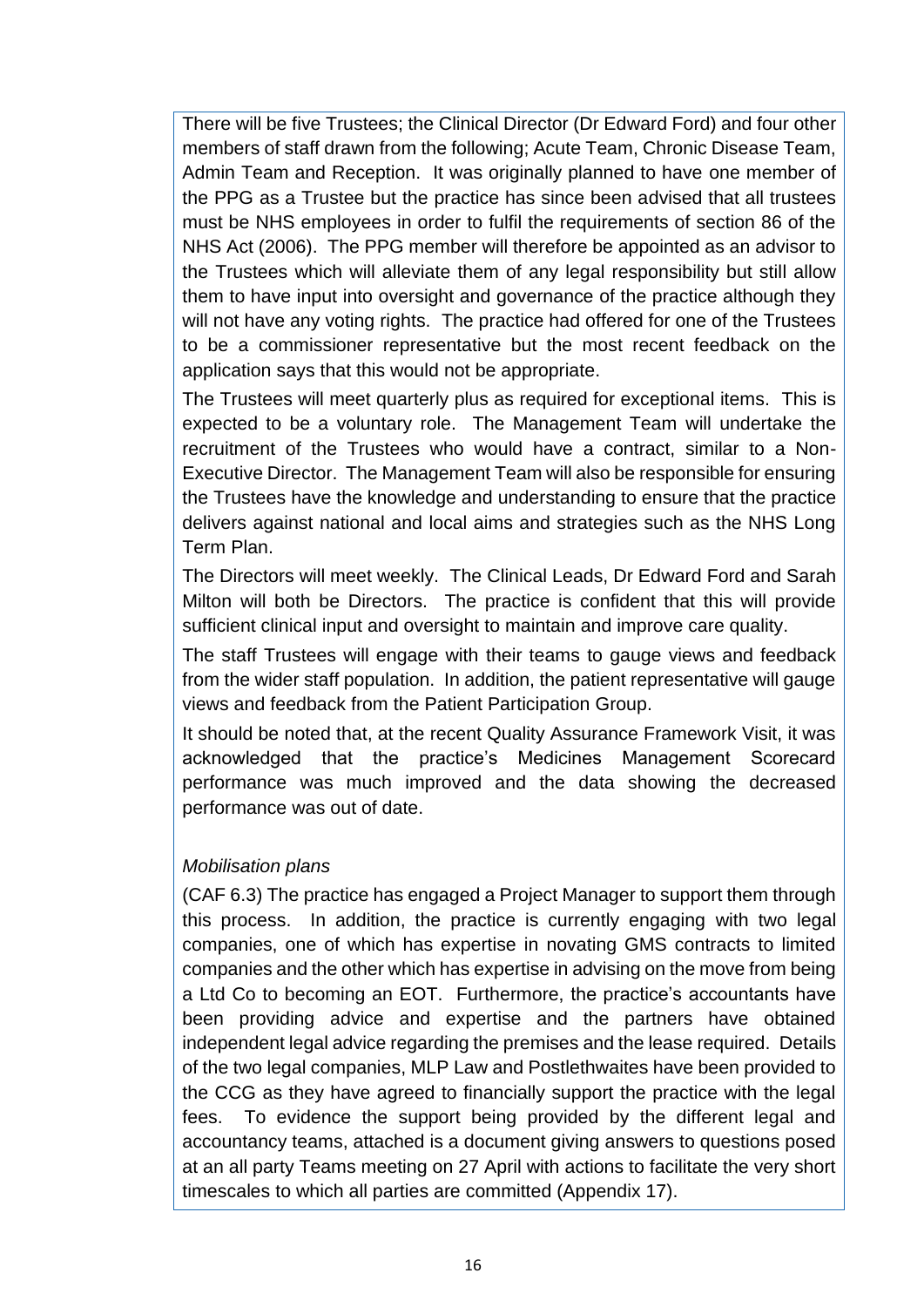Attached is an outline EOT structure summary which has been provided by Postlethwaites (Appendix 18).

As mentioned previously, the legal advisers have confirmed that there will be no TUPE requirements when moving from being a Ltd Co to an EOT.

The ambition is for the Primary Care Operations Group to agree the proposal to become a Ltd Co plus to move to an EOT at its meeting on 11 May 2022 and recommend approval to the Primary Care Commissioning Committee on 8 June 2022. It is important for the practice to have approval to move to an EOT prior to the ICB coming into existence at the end of June 2022. This will prevent any further delays which may be caused by the emergence of the new commissioning organisation whilst they form their governance structures.

# *Contingency planning*

(CAF 6.4) There is a time contingency built into the project in that the ICB comes into existence at the end of June. The CCG has agreed to fund the legal and accountancy costs involved in the incorporation and the move to an EOT and the practice has agreed to share its learning from the process for any practices who wish to go down this route in future. The Partners will absorb their own legal costs including the drawing up of a lease for the premises and the partnership transfer to new ownership.

Ultimately, the practice cannot see an alternative to this course of action. The contingency plan would be to terminate the GMS contract.

## 6. **Patients and care quality** *(supports KLOE 5.2, 7.2, 7.3, 7.4, 7.5)*

6.1 Please refer to the to the CAF – this section is for you to describe the benefits to patients and how they will be delivered.

Please summarise your response under each sub-heading and attach any supporting information and evidence, for example, engagement feedback. You should provide further detail on proposed changes to the service model in paragraph 8

*Impact on care quality* 

*Benefits for patients – including improved population health outcomes*

*Impact on patient choice*

#### *Clinical input and oversight*

(CAF 7.1 and 7.2) The main aim of this proposal is to attract staff to work in this innovative practice and, more specifically, assist with the succession planning for the GP team. Having a happy team of staff will improve quality and productivity. (CAF 7.3) As outlined elsewhere, the key benefits for patients will be the continuation in service provision and the avoidance of a deterioration in patient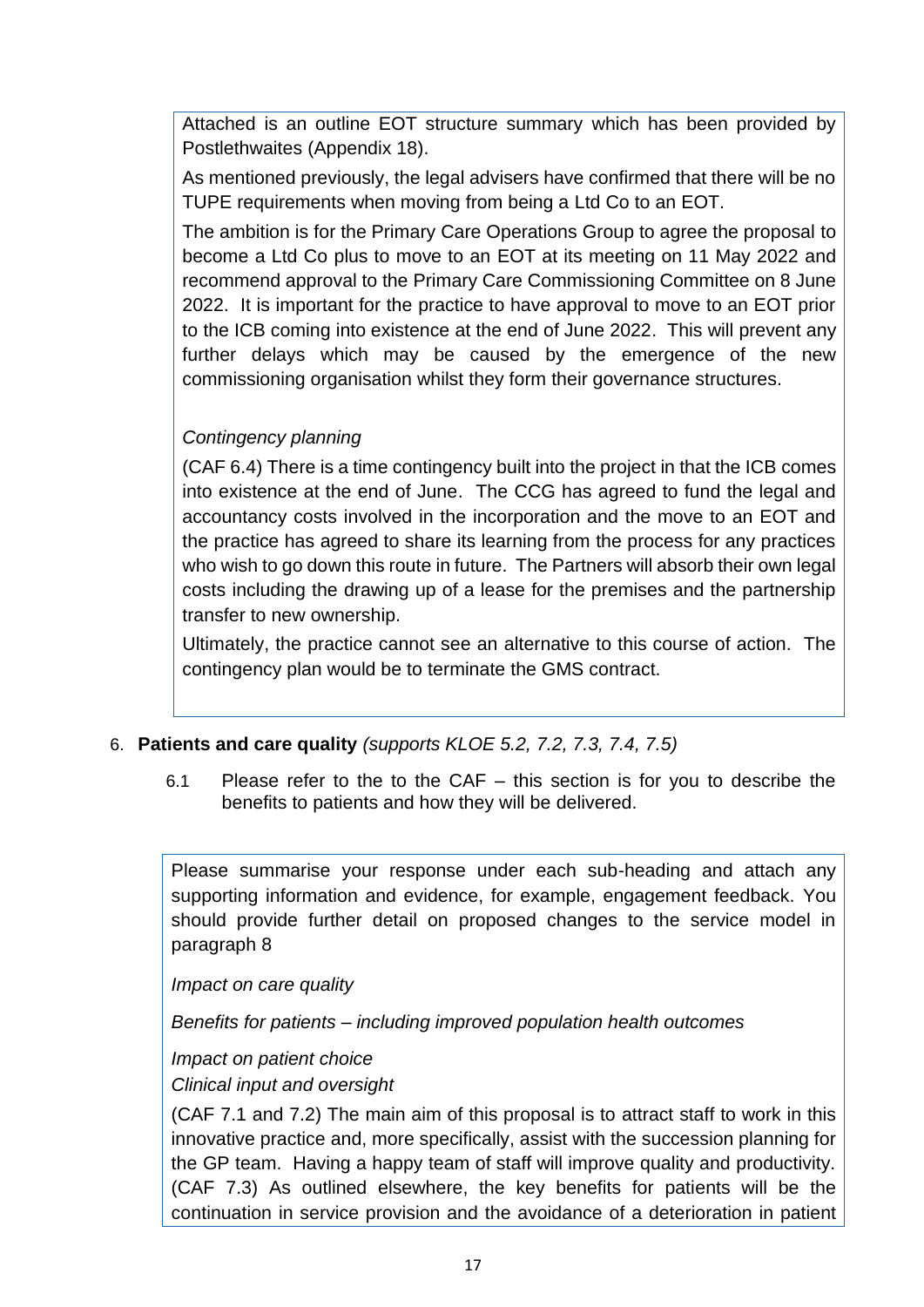care.

See previous section referenced CAF 6.2 for details of structure, meetings and clinical governance.

(No 7.4 on CAF spreadsheet)

(CAF 7.5) By moving to an EOT, staff and patients will be more involved in running the practice. This change in business model affects the running of the practice but is not expected to impact on patient services, except for providing stability and sustainability. It is hoped that, as an additional benefit in future, it will create potential for community involvement. The practice may be able to explore prevention and wellbeing rather than just focussing on the treatment of patients once they become ill.

(CAF 7.6) Dr Edward Ford will be the Medical Director and will be one of the Trustees as well as being one the Directors on the Management Team. He will retain one share when the remainder of shares are transferred to the EOT in order to fulfil the requirements of section 86 of the NHS Act 2006.

There has already been discussion with the PPG and attached are the minutes of their meeting on 18 March (Appendix 19) along with an email exchange (with permission from those involved) demonstrating support.

# 7. **Finance** *(supports KLOE 8.1, 8.2, 8.3, 8.4)*

7.1 Please refer to the to the CAF – this section is for you to describe the benefits to patients and how they will be delivered.

Please summarise your response under each sub-heading and attach any supporting information and evidence, for example, engagement feedback.

*Financial plan/model underpinning the new delivery model* 

*Financial plan/model underpinning the new delivery model* 

(Can't get rid of the duplicated line as it affects the formatting!)

(CAF 8.1) The biggest financial risk to the practice is the risk of not being able to recruit staff including GPs. The locum costs involved in covering potential GP vacancies are too high for the practice to remain financially viable. Moving to an EOT will, it is hoped, attract and retain staff including salaried GPs, thus reducing the locum costs for the company. Attached is a breakdown of forecast expenditure on locum GPs (Appendix 20). It should be noted that locum costs are increasing significantly as of 22 May 2022 and these are noted on the 21-22 tab on the spreadsheet.

(CAF 8.2 and 8.3) The practice has robust financial management mechanisms in place. The new model of ownership will allow for more financial transparency and scrutiny. The practice will hold monthly Finance Meetings, led by the Finance Director, Katheryn Antonelli, using financial reports from QuickBooks. The Management Team will oversee day to day financial management accounts to ensure that any financial risks are identified early, and contingency plans put in place to mitigate against these risks. Attached is the financial projection for the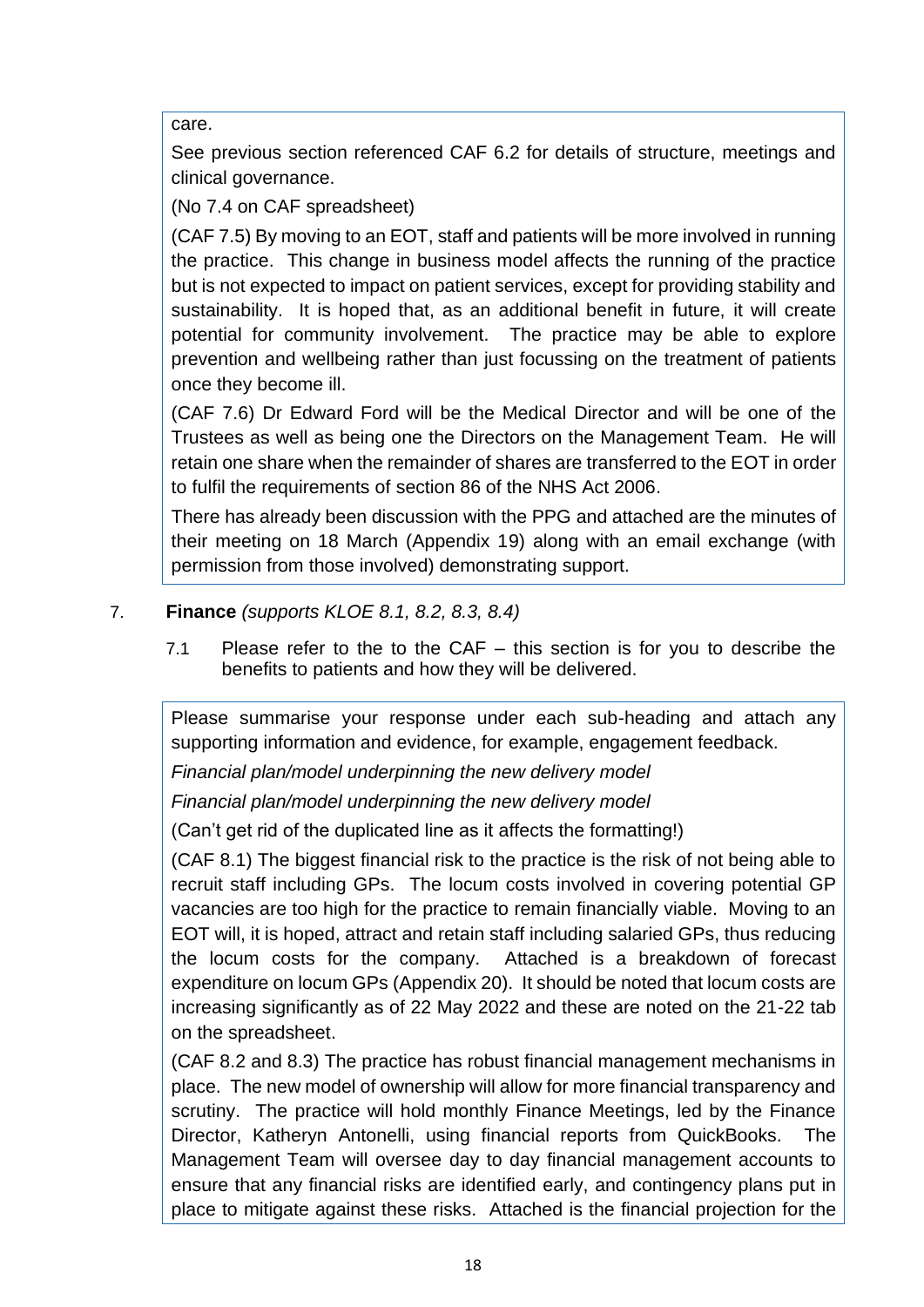Ltd Co and EOT which has been drawn up with the Financial Manager and the practice accountants (Appendix 21). In addition, attached are three years of annual accounts which demonstrate good financial management and financial solvency (Appendix 22).

It is acknowledged that the current model of ownership protects the practice finances as the partners adjust their drawings according to the financial performance of the practice. With all staff, including former GP partners, being salaried, the company will need to build up a financial contingency to protect the practice against any potential financial risks. This contingency will be managed by the Management Team and overseen by the Trustees.

The current partners will initially become shareholders in the new Ltd Co and their capital account will be treated as a shareholder loan whilst the company builds up its cash reserves. The legal teams have advised that this is the most efficient way to finance the start up of the new company. The EOT may have to take out a loan to repay the capital owing to the already exited partners and, in time, the shareholder loans. The practice has liaised with the bank regarding this and the lease for the premises. It is not anticipated that there will be any difficulty in obtaining the necessary finance.

The current partners and the premises owning partners are obtaining their own legal advice and are responsible for their own legal costs.

In the latest feedback there was a question regarding Dr Ford still being a singlehanded GP. With the new Ltd Co and ultimately the EOT, all staff including all the GPs would be salaried, including Dr Ford. This is the whole point of moving to this ownership model – to avoid Dr Ford being a single-handed partner. There are already salaried GPs in the practice, but the practice has found it impossible to attract new partners. It is hoped that the new model of ownership will attract GPs who wish to work in a new innovative way, all as salaried GPs. It will also allow for the GPs to have a more equal share of clinical responsibilities as it takes away the inequity between salaried and partner GPs. The only difference for Dr Ford is that he will be the Clinical Lead for the practice and will hold the overall responsibility for clinical services within the practice.

*Investment plans post contract novation*

In addition, the EOT model will potentially allow for more investment in the practice as it takes away the financial risk on the small number of individual partners. If all staff, including GPs, are guaranteed a salary, there is no individual anxiety regarding financial decision making and thus the practice is likely to be more willing to invest and develop services. In addition, because the practice is not financially "owned" by the partners, the community may be more willing to fundraise to enable the practice to invest in further services.

Having just invested in an extension to the building, there are no plans for any further significant capital investment at this stage.

As outlined elsewhere, the premises owning partners will continue to own the premises and there are no immediate plans for the Ltd Co or the EOT to take over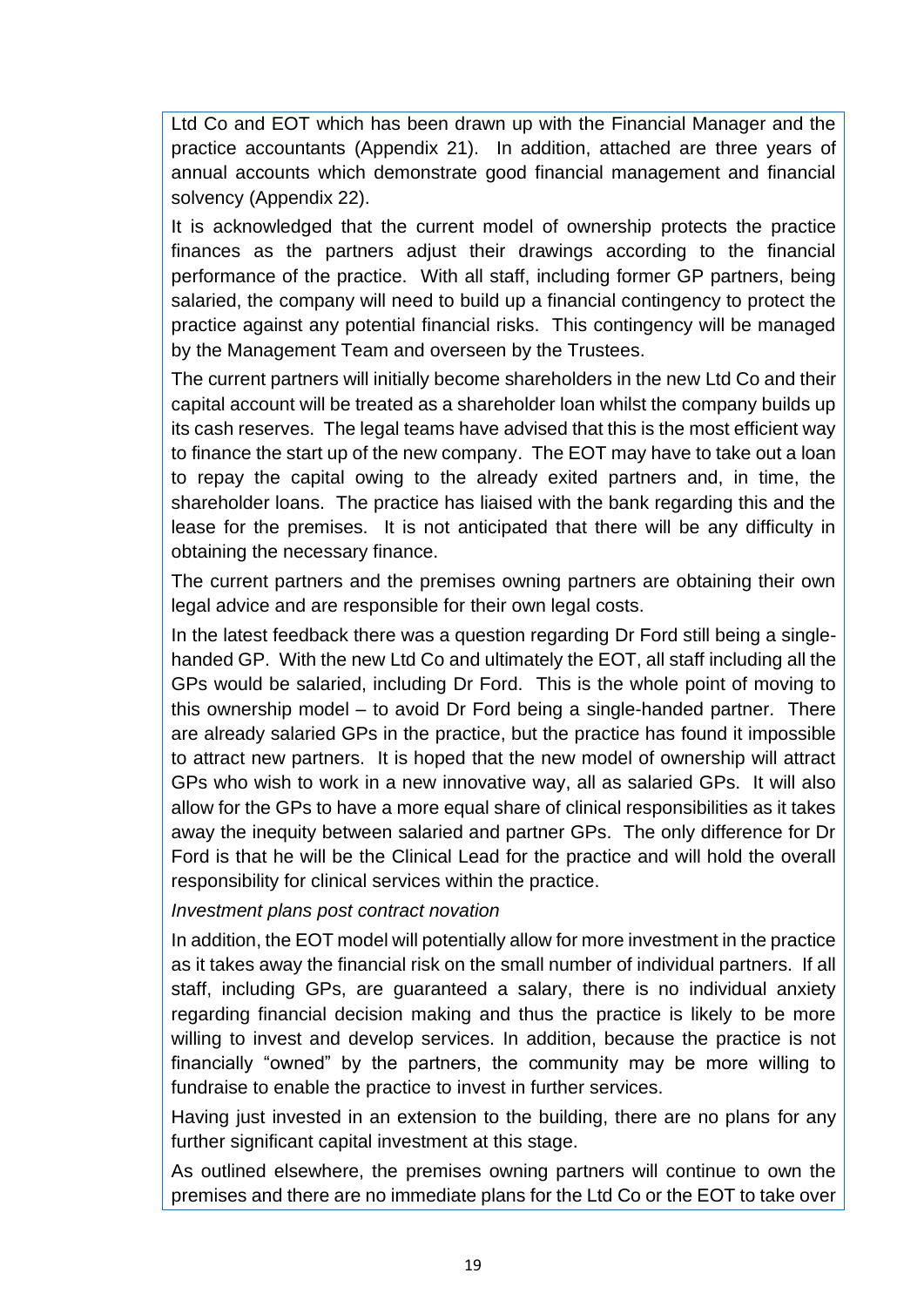the responsibility for the existing financial loans. However, the lease between the company and the premises owning partners will cover the financial arrangements necessary to cover the existing financial loans.

*Existing liabilities of contractor* 

The practice has a GMS contract and the Standard Contract covering the Enhanced Services but no other contracts in place. MMC employs 33.63 WTE staff who will all transfer over to the Ltd Co/EOT. All utility contracts, insurance etc will transfer to the new Ltd Co/EOT.

Clinical indemnity will be provided in the same way as in the current partnership. The NHS Resolution website quotes the following which we believe confirms that staff will be covered by the national scheme.

*The place at which activities are carried out, the status of the person carrying out the activity, the form of the entity responsible for the provision of the NHS services in question and the individual circumstances of the patient concerned are not relevant to the scope of CNSGP. The question is whether the services provided are NHS primary medical services, and where they are not NHS primary medical services, whether they are NHS services provided by general practice [namely, by a provider whose principal activity is to provide NHS primary medical services]. This means that different kinds of organisations are covered under the scheme for activities they carry out which are in scope of the scheme.*

The additional cover provided by the MDU, MPS and other organisations will also transfer.

*Proposed liabilities of contractor at the point of novation* 

All existing contracts will transfer. All existing liabilities, except for those pertaining to the premises, will transfer to the new company.

*Proposed governance arrangements for financial matters and decision making*

MMC has a Finance Officer who oversees the day-to-day finances. The Management Team will be responsible for managing the overall finances under the governance of the Trustees who will also have responsibility for financial scrutiny. Attached is an Action Plan for the internal financial controls required for the new company (Appendix 23). The practice will publish an annual report which will include annual accounts which will be available at an Annual General Meeting.

*Details of business and clinical insurance cover (includes for private work)*

(CAF 8.4) The practice has Employer Liability and Public Liability Insurance, clinical negligence and building insurance in place. These insurance policies will be transferred to the new company.

8. **Supplementary information on proposed changes to service model** *(supports KLOE 2.1, 3.1, 4.1, 5.2, 7.1-7.4)*

8.1 Please detail below any proposed changes to the service model: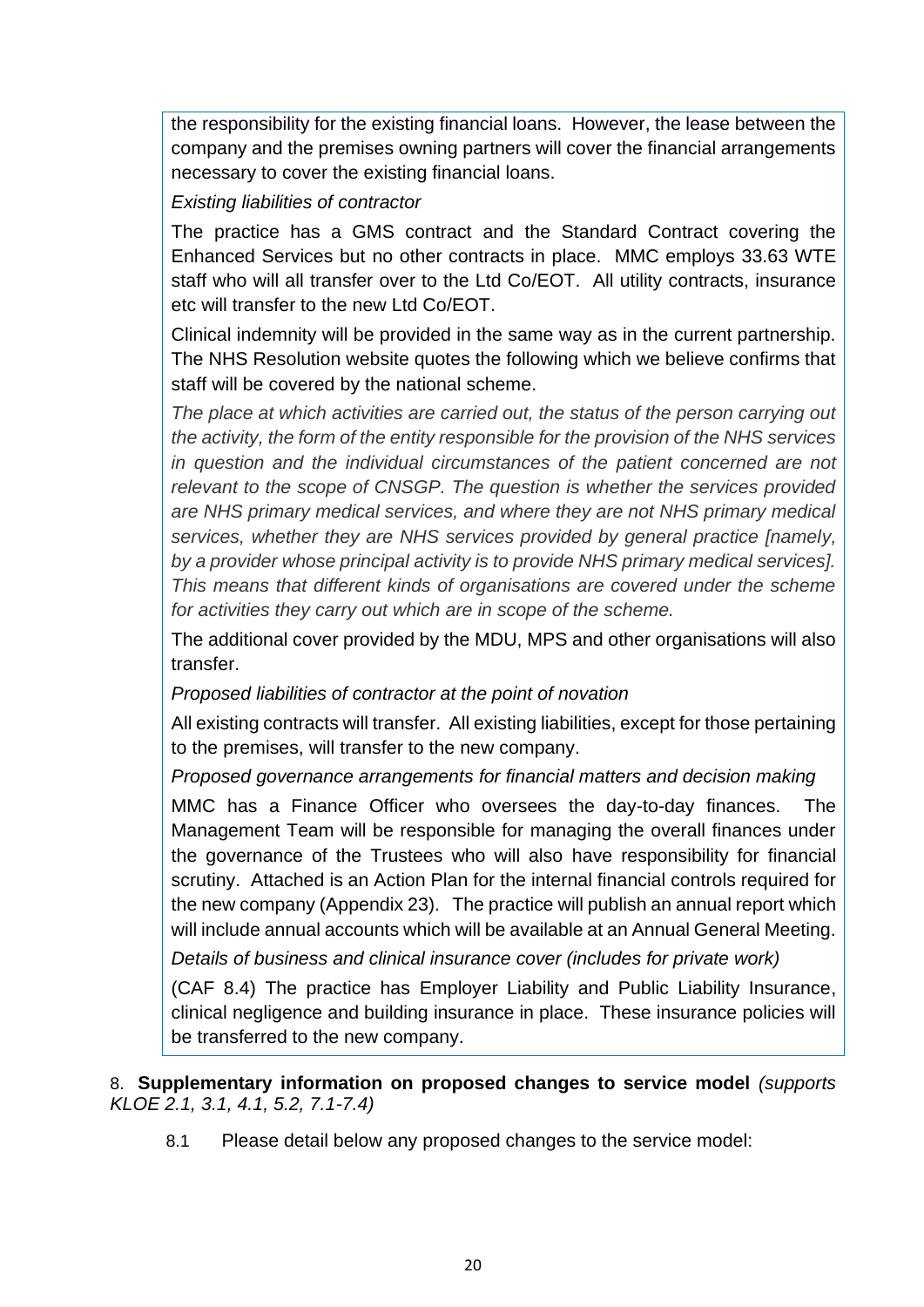Please summarise changes None

8.2 Will the process of incorporation have any effect on the location of current service provision – please mark 'x' in the appropriate box:



8.3 Will the process of incorporation have any effect on the current range of services provided – please mark 'x' in the appropriate box:



8.4 Will there be any change to the practitioners providing the service – please mark 'x' in the appropriate box:



8.5 If any of these questions receives a YES response, please provide details of the effect and the reasons for this:

Please describe each 'YES' including the implications

8.6 For any/all effects described above please confirm any involvement or engagement with patients and provide evidence of the outcome of this involvement or engagement:

Note: evidence of patient engagement and outcomes may be attached separately) See previous and attached

8.7 Service access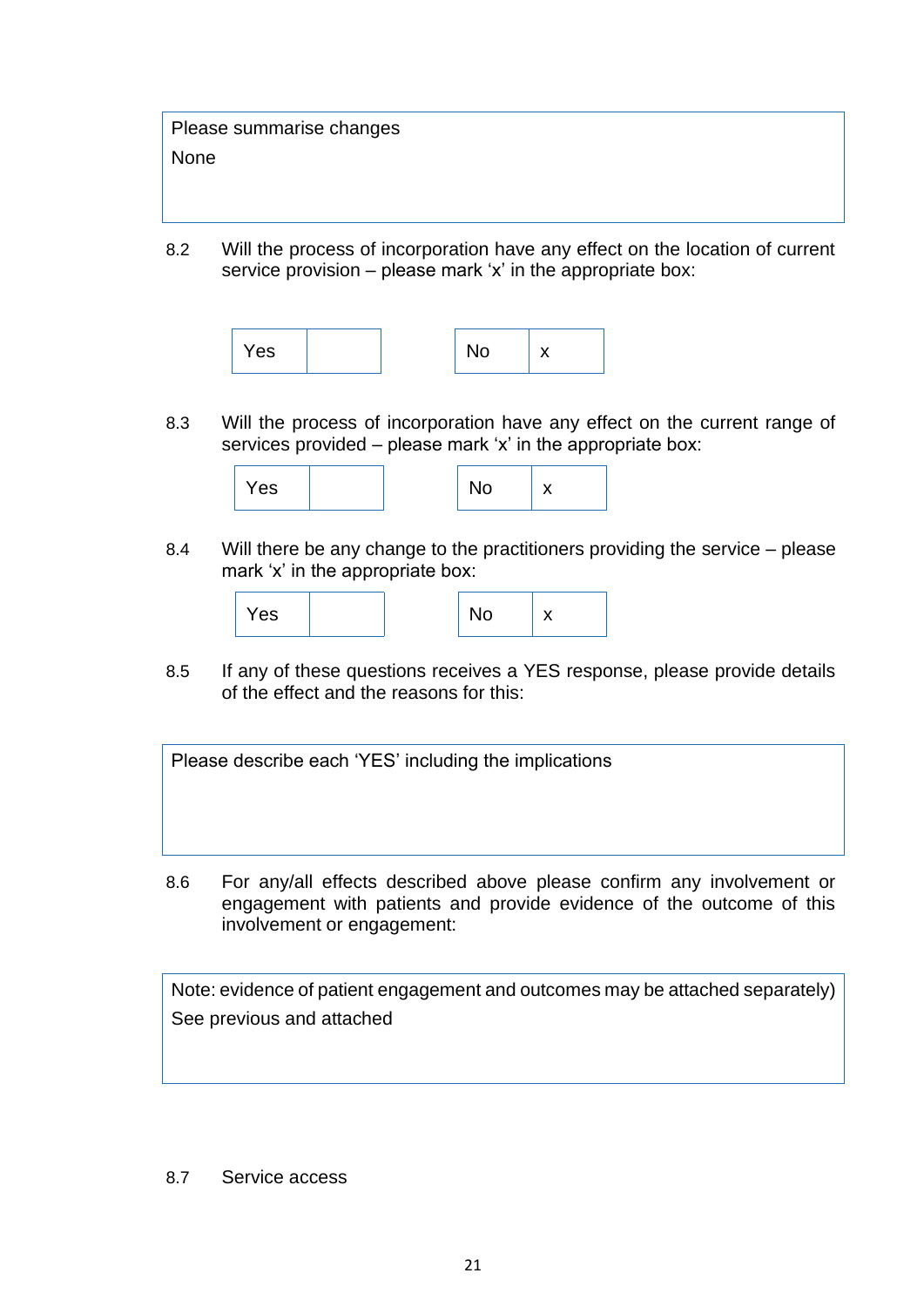| Day       | <b>AM</b>        | <b>PM</b>                                          |  |
|-----------|------------------|----------------------------------------------------|--|
| Monday    | 8.00             | 6.30                                               |  |
| Tuesday   | 8.00             | 6.30                                               |  |
| Wednesday | 8.00             | 6.30 + Improved Access                             |  |
| Thursday  | 8.00             | 6.30 + Improved Access                             |  |
| Friday    | 8.00             | $6.30 + shared$ rota for<br><b>Improved Access</b> |  |
| Saturday  | Closed           | Closed                                             |  |
| Sunday    | Closed<br>Closed |                                                    |  |

8.8 Please provide details of how you will maintain/improve access for existing and new patients.

| Details: | See previous. The move to an EOT will provide<br>sustainability for the practice and, hopefully, attract staff,  <br>including GPs, to join the team. |
|----------|-------------------------------------------------------------------------------------------------------------------------------------------------------|
|----------|-------------------------------------------------------------------------------------------------------------------------------------------------------|

8.9 Please provide any further details that might be relevant to your request / proposal:

| Details: |  |  |  |
|----------|--|--|--|
|          |  |  |  |
|          |  |  |  |

#### 9. **Signatories**

9.1 Please ensure that all current partners on the GMS/PMS contract physically sign this application. A copy of the physical signature sheet must be returned to the commissioner.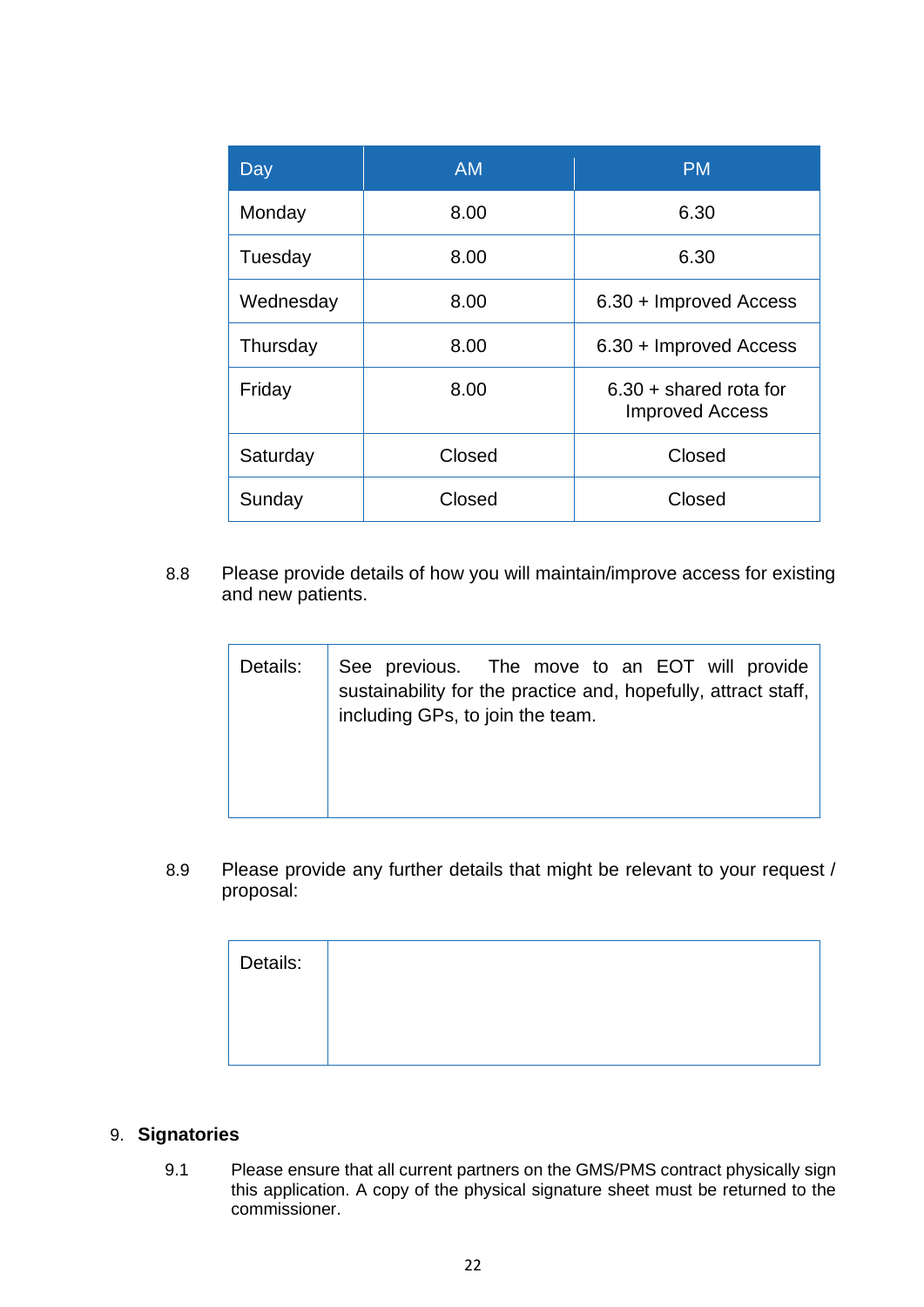Date.............................

Date............................

Date.............................